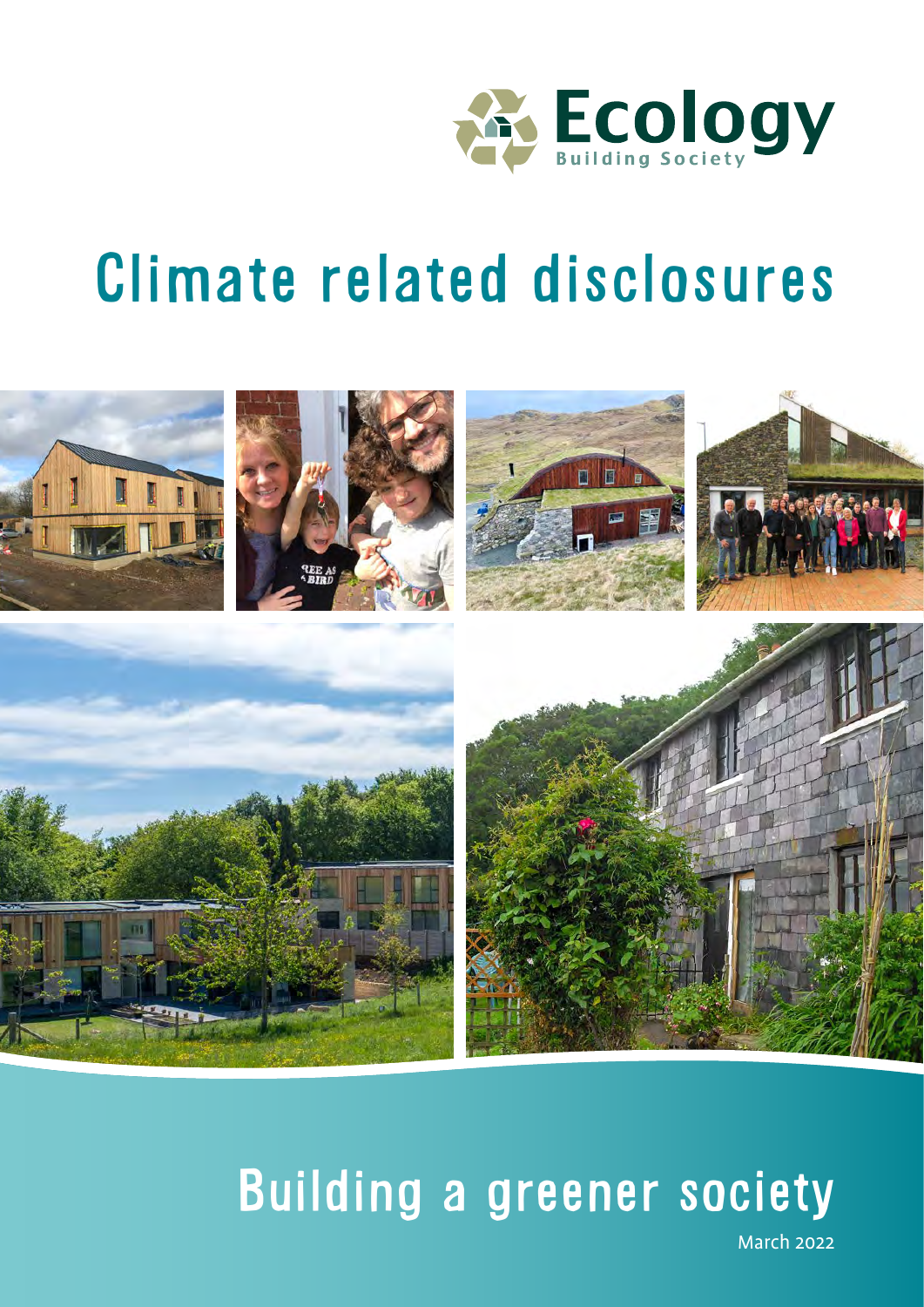# Our Purpose

Our Vision "A fair society in a sustainable world"

 $\blacktriangledown$ 

#### Our Mission

"A member organisation dedicated to improving the environment and society by enabling sustainable building and communities"

#### Values

Fairness, Openness, Responsibility, Co-operation and Activism



# **Contents**

| <b>Introduction</b>        | 03                                      |
|----------------------------|-----------------------------------------|
| <b>Background</b>          | 05                                      |
| <b>Strategy</b>            | 06<br>manders of the State of the state |
| <b>Governance</b>          | 16                                      |
| <b>Risk Management</b>     |                                         |
| <b>Metrics and Targets</b> | 19                                      |
| <b>Future work</b>         | 24                                      |
| <b>Glossary</b>            | 26                                      |
|                            |                                         |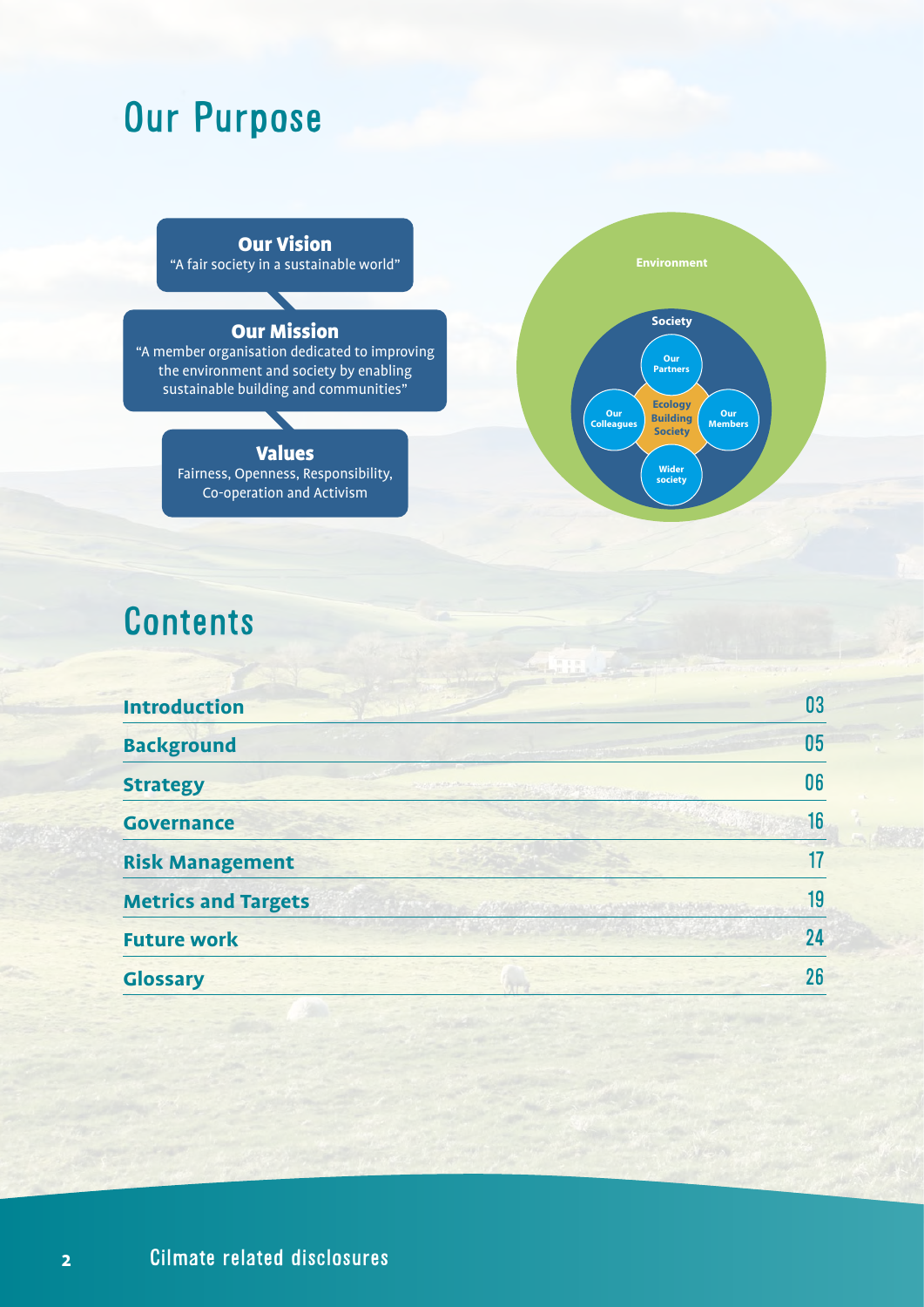*Charlotte and Alex's sustainable timber-framed self-build, Brighton*

. .

TAILLEY

ыĒ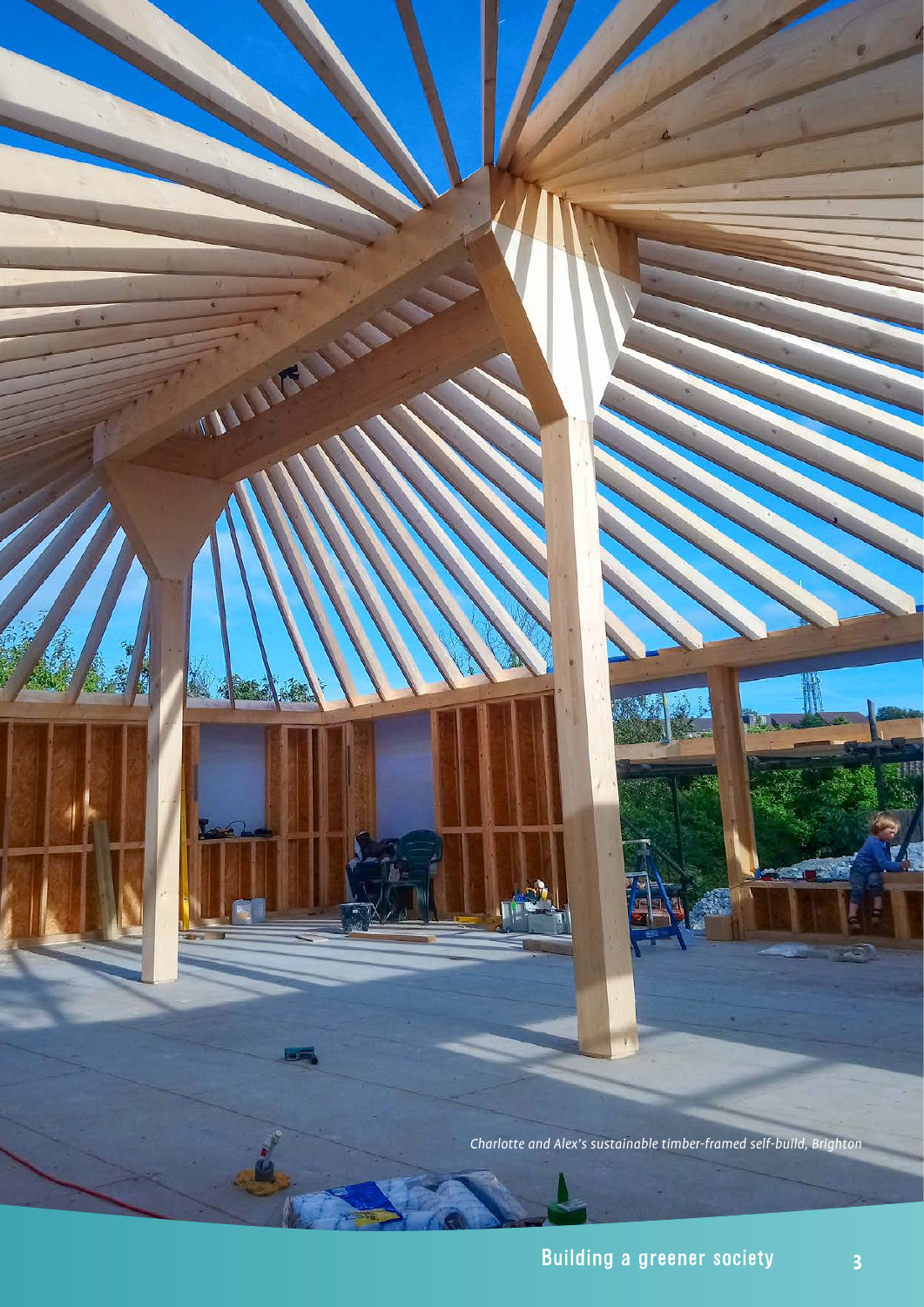# **Introduction**

Human activity is causing climate change, posing risks to all individuals, businesses, governments and economies. Addressing the climate emergency is central to Ecology's mission and strategy, to enable sustainable building practices and communities. Our lending policy is focused on supporting the construction of properties built to a high ecological standard, the renovation of existing properties to reduce energy demand, and sustainable economic activity. Our investments support renewable energy and co-operative community initiatives.

During 2021, we have increased our activity and capability to respond to the climate crisis. For example, we have:

■ Co-developed and launched Our *2030 Strategy* setting out our priorities for this pivotal decade to urgently address the climate and ecological emergency, including adapting to the inevitable impacts of a changing climate

■ Committed to achieve net zero in our business operations by 2030 and net zero in our lending by 2050 or sooner

 $\blacksquare$  Raised the minimum energy efficiency eligibility requirements for our self-build mortgage product

■ Substantially increased our lending for renovation projects (126% increase in number of mortgaged renovation properties)

■ Co-led activities within PCAF UK to improve the measurement of emissions from lending on residential property

■ Committed to the UN-convened Net-Zero Banking Alliance as a founding signatory, building momentum for all financial institutions to align their lending and investments with net zero

 $\blacksquare$  Supported thought leadership at COP26, in partnership with Architects Climate Action Network (ACAN), UK Green Building Council (UKGBC) and Glasgow Financial Alliance for Net-Zero (GFANZ)

#### **Overview on climate‑related disclosures guidance TCFD**



Our climate-related disclosures provide more detail on our approach to climate change, including understanding and mitigating climate-related financial risks – the risks that may materialise in the future as a result of decisions taken today.

Our climate-related disclosures covering Strategy, Governance, Risk Management, and Metrics and Targets will continue to evolve, in line with the guidance of the Task Force on Climate-related Financial Disclosures (TCFD). Table 1 summarises our activity on climate-related risks and opportunities during 2021 and our planned activities from 2022.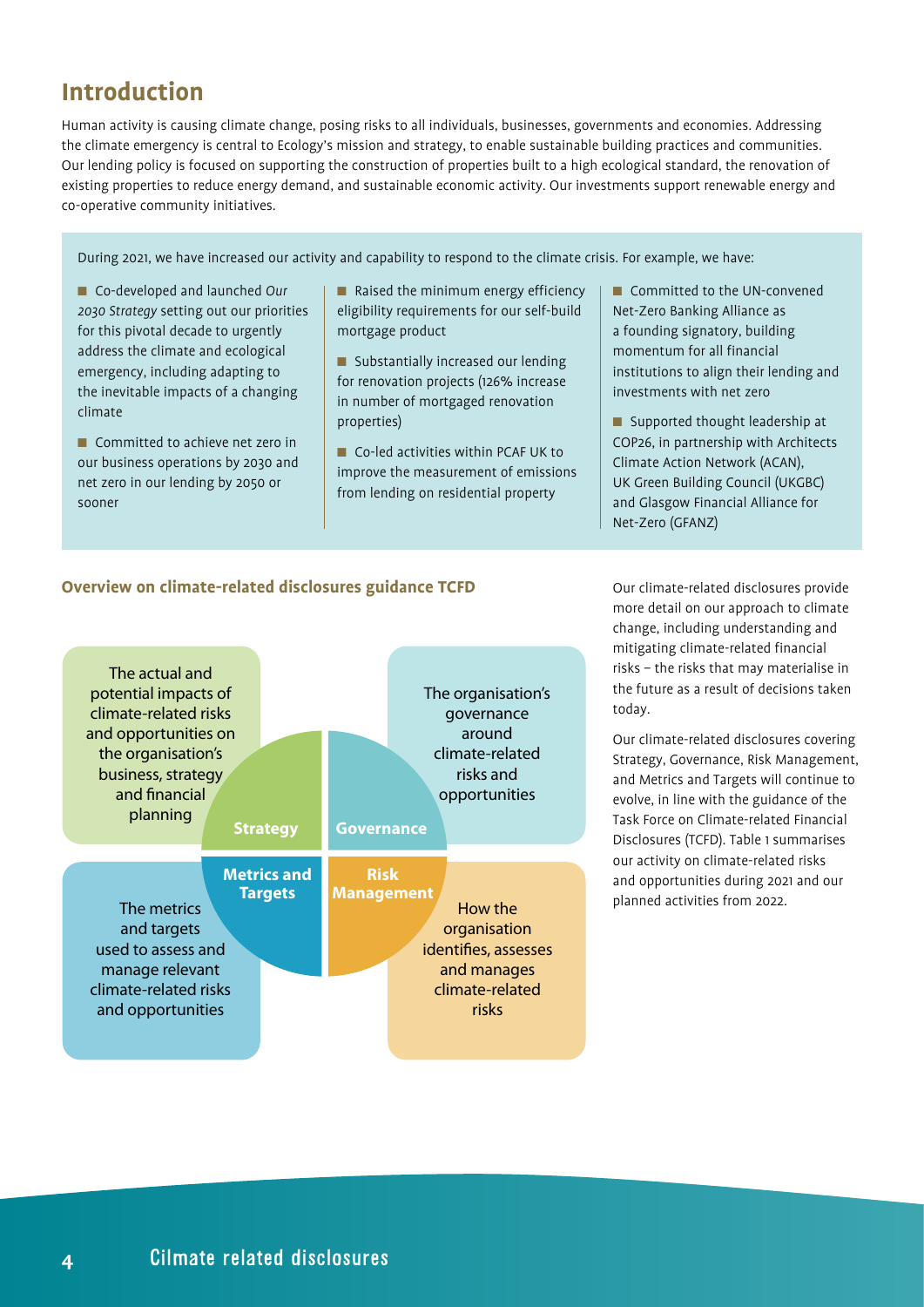## **Table 1** Summary of our activity on climate-related risks and opportunities

| <b>Achieved in 2021</b>                                                                                                                                                                                                                                                                                                                                                         | Planned activity - from 2022 onwards                                                                                                                |
|---------------------------------------------------------------------------------------------------------------------------------------------------------------------------------------------------------------------------------------------------------------------------------------------------------------------------------------------------------------------------------|-----------------------------------------------------------------------------------------------------------------------------------------------------|
| <b>Strategy</b>                                                                                                                                                                                                                                                                                                                                                                 |                                                                                                                                                     |
| Launched Our 2030 Strategy focusing on the climate and ecological emergency                                                                                                                                                                                                                                                                                                     | Publish our initial net zero plan and targets                                                                                                       |
| Committed to net zero in our business operations by 2030 and net zero in our<br>lending by 2050 or sooner                                                                                                                                                                                                                                                                       | Enhance annual stress tests taking account<br>of future climate change scenarios                                                                    |
| Enhanced our impact-led mortgage products                                                                                                                                                                                                                                                                                                                                       | Enhance our impact-led products                                                                                                                     |
| Used our voice and example to advocate for a national retrofit programme and high<br>energy performance standards for new homes                                                                                                                                                                                                                                                 | Increase activity to equip our members<br>with knowledge to support their transition<br>to net zero and increase resilience to                      |
| Joined alliances to help the financial sector respond to climate change                                                                                                                                                                                                                                                                                                         | climate change                                                                                                                                      |
| Demonstrated commitment to continuing environmental improvement in our<br>business operations                                                                                                                                                                                                                                                                                   | Accelerate the use of our collective voice to<br>agitate for positive change to address the<br>climate emergency                                    |
| Governance                                                                                                                                                                                                                                                                                                                                                                      |                                                                                                                                                     |
| Climate risk governance established, with senior management and Board level<br>engagement                                                                                                                                                                                                                                                                                       | Further develop the Board and Board<br>Committees' schedule for oversight on                                                                        |
| CEO assumed responsibility for embedding climate change risk                                                                                                                                                                                                                                                                                                                    | climate-related risks and opportunities                                                                                                             |
| Knowledge share sessions held with Board, Executive, Senior Management Team and<br>first line of defence (Mortgage Team and Community and Business Lending Team)                                                                                                                                                                                                                |                                                                                                                                                     |
| <b>Risk Management</b>                                                                                                                                                                                                                                                                                                                                                          |                                                                                                                                                     |
| Climate change ambition articulated in line with Our 2030 Strategy and vision                                                                                                                                                                                                                                                                                                   | Building on current annual climate                                                                                                                  |
| Climate risk integrated across all risk categories in Risk Management Framework                                                                                                                                                                                                                                                                                                 | risk assessment, implement dynamic<br>management information on                                                                                     |
| Continued evolution of our Risk Management Framework to identify and incorporate<br>material climate risk causes and exposure                                                                                                                                                                                                                                                   | climate-related risks<br>With new capabilities to screen future                                                                                     |
| Enhanced our capabilities to assess potential future physical impacts on our<br>mortgage portfolio under a range of climate change scenarios                                                                                                                                                                                                                                    | physical risks, continue to review and<br>evolve credit risk appetites in light of                                                                  |
| Assessed climate-related risks of our existing mortgage book under a range of future<br>climate change scenarios                                                                                                                                                                                                                                                                | ongoing assessment of climate risks<br>Ensure key suppliers and counterparties are                                                                  |
| Incorporated climate risk into operational resilience processes                                                                                                                                                                                                                                                                                                                 | developing climate change resilience plans<br>and their path to net zero                                                                            |
| <b>Metrics and Targets</b>                                                                                                                                                                                                                                                                                                                                                      |                                                                                                                                                     |
| Measured the carbon footprint of our business operations, commuting, working<br>from home and supply chains                                                                                                                                                                                                                                                                     | Work with partners to define science-based<br>targets for our mortgage portfolios of new                                                            |
| Enhanced our property-level physical and transition risk data                                                                                                                                                                                                                                                                                                                   | and retrofitted properties as interim targets<br>to achieve by 2030 on the path to net zero                                                         |
| Assessed physical risks (flooding, subsidence and coastal erosion) under future<br>climate change scenarios. Using intermediate climate change scenarios, models<br>show that in the 2050s, only a small proportion of the mortgage portfolio would<br>be considered at high risk of flooding or subsidence and no properties would be<br>considered at risk of coastal erosion | Continue to develop metrics to assess<br>physical climate risks, including engaging<br>with research and innovation in data and<br>modelling tools. |
| Measured the emission intensity ( $kgCO2/m2$ ) and financed emission intensity<br>(kgCO2/£ of lending) of our mortgage portfolio using the Global GHG Accounting<br>and Reporting Standard for the Financial Industry                                                                                                                                                           |                                                                                                                                                     |
| Started research to identify 2030 targets for our mortgage portfolio, to be aligned<br>with achieving net zero lending in 2050                                                                                                                                                                                                                                                  |                                                                                                                                                     |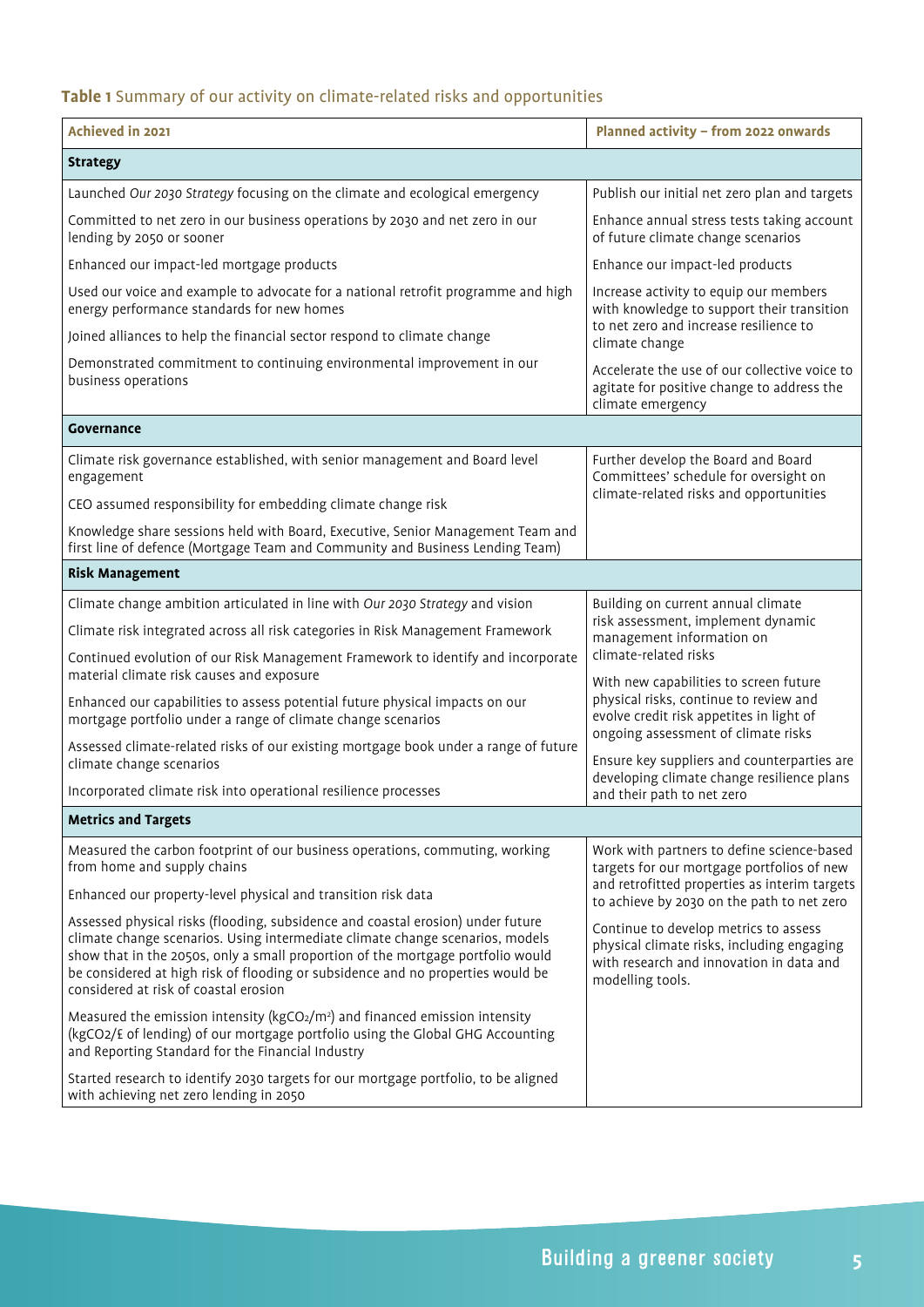# **Background**

#### **Human-driven climate change**

Humans are the dominant force driving climate change on our planet. Our consumption of fossil fuels to power our economies is destroying our natural ecosystems. Modern society is increasing the amount of carbon dioxide and other greenhouse gases in the atmosphere while simultaneously limiting the capacity for nature to absorb and store carbon. Levels of carbon dioxide are higher than at any time in at least the last two million years, trapping heat and destabilising the long-term weather patterns we depend on.

The physical impacts of climate change are increasingly apparent, with extreme weather events leading to heatwaves, droughts, flooding, storms, hurricanes and wildfires, and the melting of glacial ice. Climate models predict that such physical impacts will increase. By how much, and where, will depend on how the world responds to the existential threat of climate change.

#### **Climate-related risks**

**A range of physical and economic risks may materialise in the future as a result of climate change, affecting individuals, businesses, governments and economies**. The magnitude and nature of these risks will be determined by actions taken today. It is therefore essential that information on future risks is used to inform decisions in the present, to help reduce emissions and to adapt to future climate change impacts. Financial institutions are exposed to climate-related risks and opportunities through their lending and other financial intermediary activities as well as through their own operations.

There are two main categories of climate-related risk – physical risk and transition risk.

#### Physical risks

The physical risks of climate change arise from the increasing severity and frequency of extreme weather events, such as flooding, coastal erosion and storms, and from sea level rise. These impacts can cause damage to assets, changes in individuals' health and incomes, and business disruption, driving financial losses and impaired asset values. For example, properties at future risk of flooding as a result of more intense rainfall may be subject to increased insurance premiums, may be inaccessible or unusable for periods of time and their value may decrease.

#### Transition risks

Transition risk is the risk associated with the process of adjustment towards a low-carbon economy, where greenhouse gas emissions are dramatically cut and measures are implemented to remove excess carbon from the atmosphere. The response of governments, industries and consumers to climate change will result in societal and economic changes. Many of these changes are unpredictable, giving rise to a large number of risks, such as abrupt changes in the cost of energy and raw materials, higher fuel bills, changes in customer preferences, disruption to business models, job losses in particular sectors and regulatory changes to drive down emissions.

#### **A rapid whole economy transition**

The international community recognises the threat of climate change and many world leaders have signed the Paris Agreement, which aims to limit heating to well below 2°C and pursue efforts to limit it to 1.5°C. The average global temperature is already 1.2°C above pre-industrial times. To limit warming to 1.5°C, global emissions of greenhouse gases need to be reduced rapidly in coming years, with a 45% reduction by 2030, and emissions reaching net zero by 2050. Many governments and businesses have committed to reaching net zero, however, there is a still a substantial gap between promises and action. The independent Climate Action Tracker predicts heating of 2.1°C based on current policies, commitments and pledges, including those made at the COP26 in Glasgow in November.

A rapid whole economy transition is needed, with major progress this decade, phasing out fossil fuels and dramatically scaling up clean, renewable energy infrastructure. The pace and scale will be unprecedented. All businesses, including financial institutions, must be part of the solution – helping to reduce emissions and adapt to climate change. Addressing climate change therefore creates opportunities for businesses to respond with new products and services. Enormous financial resources are needed to address climate change, both to reduce emissions and to promote adaptation to the impacts that are already occurring. This will require both public and private finance. Financial institutions can help to drive the transition by ensuring lending, investments and business strategies support the net zero economy and build resilience.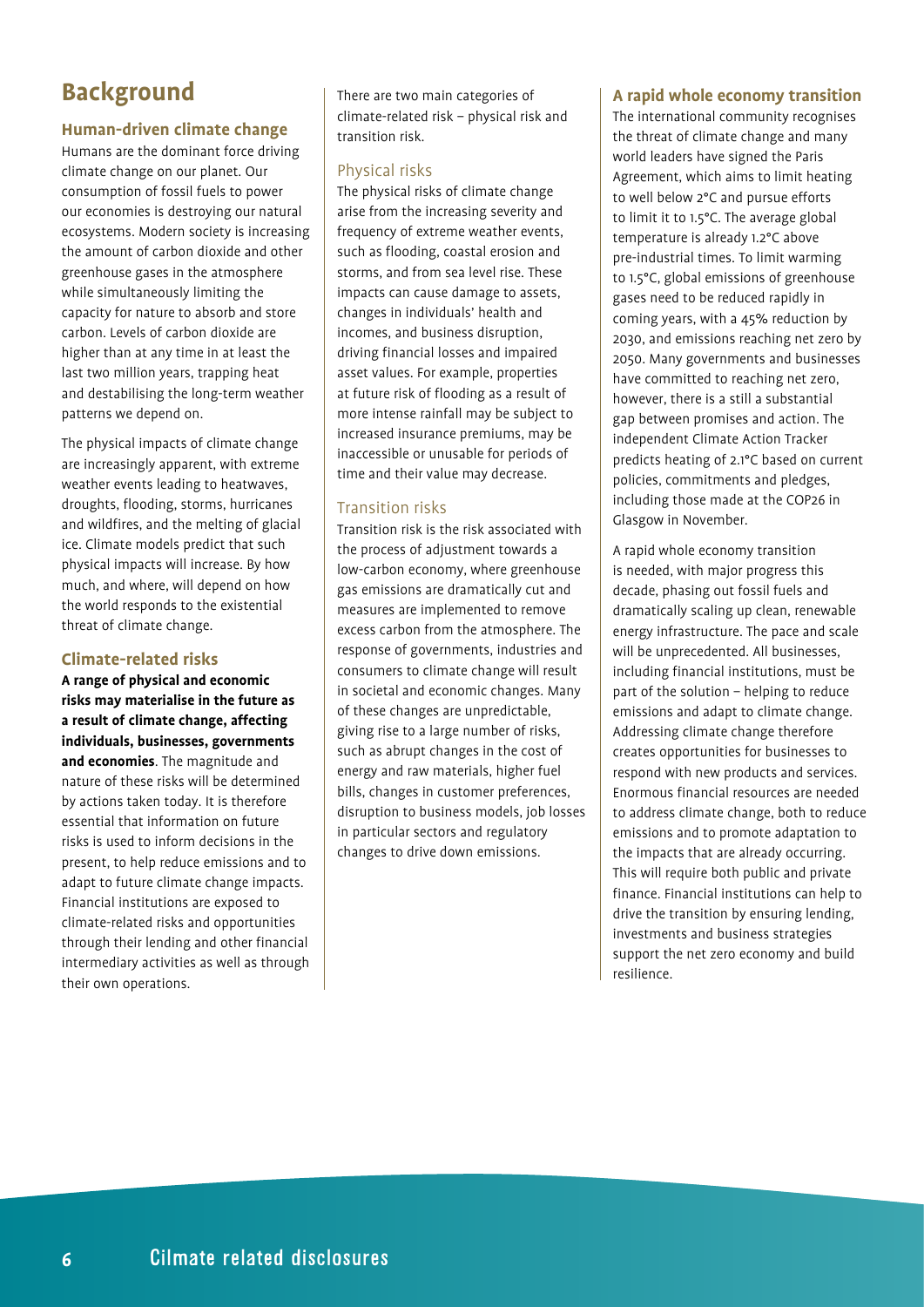# **Strategy**

#### **Tackling the climate and ecological emergency**

For the planet to remain safe and liveable, widespread economic, societal and policy change is needed, and this decade is the critical window of opportunity for action. Ecology's role is to be part of the solution to climate change. We have committed to net zero in our business operations by 2030 and net zero in our lending by 2050 or sooner.

Net zero is achieved when greenhouse gas emissions are reduced as much as possible and the remaining amount

is removed from the atmosphere by technological or natural solutions.

When Ecology was created in 1981, the founders were motivated by concerns over environmental degradation and consumerism. Forty years on, climate change, ecological collapse, deepening social inequalities and a global pandemic are the defining issues. In 2021, our members, colleagues, Board and key partners co-developed *Our 2030 Strategy,*  setting out our vision for 2030 and how we will address the climate and ecological emergency in this pivotal decade.

Unlike traditional businesses that aim to maximise shareholder value while identifying some examples of doing good, our priority is to create holistic system value, maximising positive economic, social and environmental impact on the social system we are part of, while taking action to mitigate the negatives. Our 2030 strategy focuses on enabling people and the environment to benefit from homes with good ecological performance, sustainable communities, and a fair and sustainable economy. We take a collaborative approach, working with and for the benefits of our members, colleagues, partners and wider society.

#### **System Value – We seek to create holistic value for society and the environment**



Ecology's work is focused on six strategic Ecology outcomes, which all seek to mitigate climate change:

|                                                                                                                                                                  | <b>Our lending</b><br>funds ecological<br>buildings that<br>are better for<br>people and the<br>environment | Our lending and<br>business activities<br>promote responsible<br>management of<br>resources and<br>materials<br>We will achieve these outcomes through: | <b>Our lending</b><br><b>creates</b><br>community-led<br>housing and<br>sustainable<br><b>communities</b>                                                           | <b>Our lending</b><br>increases innovation<br>in sustainable<br>design, retrofit,<br>construction and<br>materials | <b>Our inclusive</b><br>community of<br>members creates<br>positive impact                                                                                                   | <b>Our activities</b><br>catalyse change<br>in the financial<br>system for a fair<br>and sustainable<br>future |
|------------------------------------------------------------------------------------------------------------------------------------------------------------------|-------------------------------------------------------------------------------------------------------------|---------------------------------------------------------------------------------------------------------------------------------------------------------|---------------------------------------------------------------------------------------------------------------------------------------------------------------------|--------------------------------------------------------------------------------------------------------------------|------------------------------------------------------------------------------------------------------------------------------------------------------------------------------|----------------------------------------------------------------------------------------------------------------|
| <b>Collaboration and</b><br><b>Impact-led products and</b><br><b>Agitation for change</b><br>knowledge share<br><b>services</b>                                  |                                                                                                             |                                                                                                                                                         |                                                                                                                                                                     |                                                                                                                    |                                                                                                                                                                              |                                                                                                                |
| Providing impact led products and services<br>designed to reduce carbon emissions,<br>increase resilience and support the<br>transition to a low-carbon economy. |                                                                                                             |                                                                                                                                                         | Enabling collaboration and knowledge<br>share to help our members and their<br>communities to make their homes more<br>energy efficient, to live sustainably and to |                                                                                                                    | Agitating for change in wider society to<br>address the climate emergency, including<br>thought leadership and taking action on<br>ecological homes and sustainable finance. |                                                                                                                |

adapt to climate change.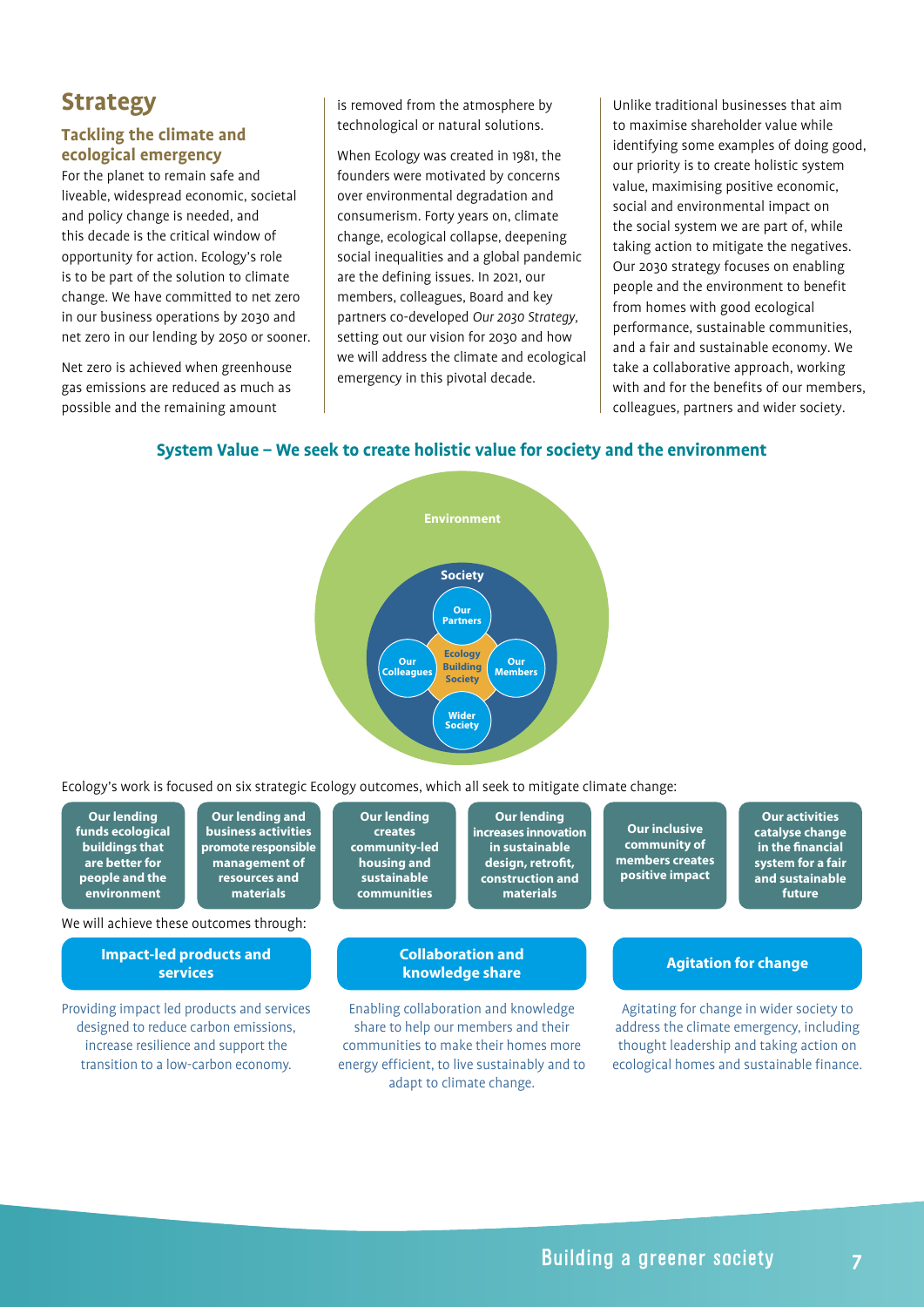#### **Our business model**

As a building society, Ecology is owned by, accountable to, and run for the benefit of our members. Ecology's principal purpose, enshrined in our Memorandum, is making loans which are secured on residential property that are funded substantially by our members, promoting ecological policies designed to protect or enhance the environment in accordance with the principles of sustainable development.

The Society has a relatively simple business model of ethical savings, mortgages for sustainable buildings and development finance for small-scale developments, and a small number of investments in renewable energy and co-operative finance. The Society exists to fulfil its mission of mediating the flow of finance from savers who wish to achieve positive environmental and social impact, to borrowers who wish to build or renovate energy-efficient properties and community-oriented buildings. In 2021, our new lending increased by 76% and the number of savings accounts increased by 16%.

Buildings are a source of carbon dioxide emissions as a result of the fossil fuels used to heat and power them. To reduce these operational emissions, we must reduce the demand for energy by increasing insulation (a fabric-first approach) and move from fossil fuel-based heating sources to low-carbon heating technologies, such as heat pumps and heat networks.

Carbon emissions also arise from the fossil fuel energy used in a building's construction and maintenance, both of which are components of a building's embodied carbon. Current building regulations do not take account of embodied carbon, something we are campaigning for. By supporting renovation and conversion projects, we recognise and value the embodied

carbon already invested in existing buildings. Our lending supports responsible use of materials that have a low embodied carbon footprint and can be re-purposed at the end of a building's life, including reclaimed and recycled materials, and bio-based materials such as timber and natural fibres.

#### **Our lending**

All Ecology mortgages are fully focused on generating an ecological benefit, in terms of saving energy or other scarce resources, or supporting sustainable communities. Our mortgages fund the purchase or construction of new homes and community buildings built to high standards of energy performance, and the renovation or conversion of existing buildings, to improve their energy efficiency and therefore reduce emissions to minimise exposure to the transition risk of higher fuel bills.

We reward energy efficiency through our C-Change discounts applied to the mortgage interest rate. We use data from Energy Performance Certificates and verified standards such as Passivhaus and AECB Standards. Higher energy performance achieves a greater C-Change discount.



EPCs were originally introduced to summarise the energy efficiency of a dwelling and to recommend measures to increase efficiency and reduce running costs. EPCs are currently the mostly widely available source of information on a home's energy performance and operational carbon emissions. The EPC provides emissions from regulated energy use (for space heating, lighting and water heating) calculated using the Standard Assessment Procedure (SAP) model, based on a property's size, fabric, heating system, lighting and renewable technologies. The greater the energy efficiency, the greater the SAP points score. The EPC provides both the current score and the potential score that could be achieved through further recommended improvements. The EPC provides an Energy Efficiency Rating, from A (very efficient) to G (inefficient), based on ranges of SAP points. For example, a property with a SAP score of between 81 and 91 points has an Energy Efficiency rating of B. The EPC also provides an estimate of annual operational carbon emissions from the property's regulated energy use for space and water heating and lighting.

#### **Energy Performance Certificates (EPCs)**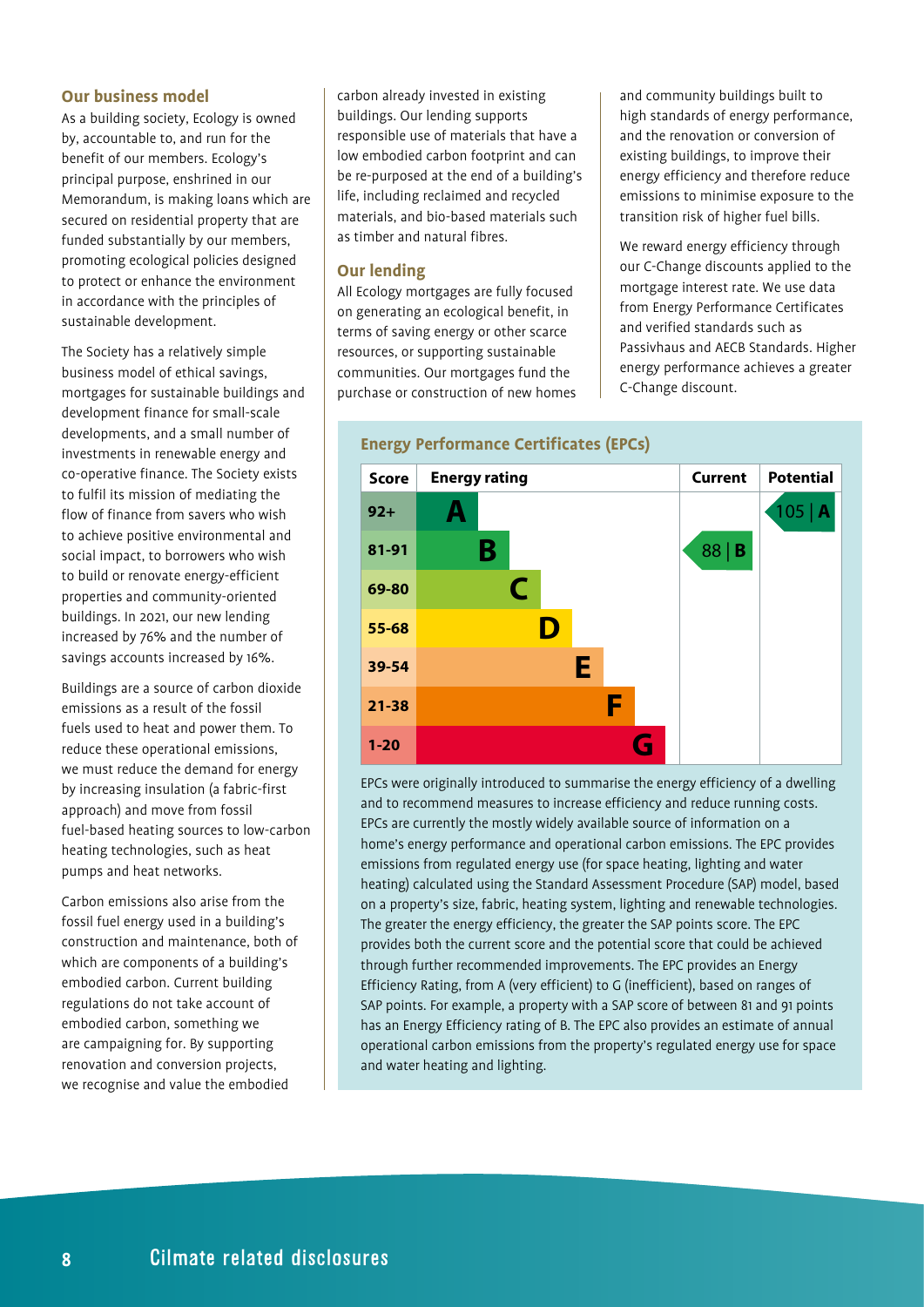#### *Construction*

We support the construction of new homes and community buildings that meet our ecological criteria. We specify an entry‑level energy efficiency standard for new homes, which we increased from 85 to 88 SAP points in 2021. We welcome non-standard construction types and materials. Through our bespoke approach to lending, we proactively support new building techniques, provided they meet our sustainability criteria, including the offsite manufacture of components, kits and modules that are then transported and erected on site.

#### *Retrofit*

Retrofit refers to upgrading existing properties to improve their energy efficiency (e.g. through improving insulation) and reducing carbon emissions (e.g. through upgrading heating systems). Currently, about 15% of the UK's total carbon emissions comes directly from homes, mostly from boilers burning natural gas for hot water and space heating. 80% of the houses that will exist in 2050 are the houses that people are currently living in, and

they will need to be retrofitted to meet the UK's target for net zero by 2050.

Retrofit of existing properties is an important part of our lending. We take care to make our lending products suitable for 'hard to treat' properties, recognising the value in retaining existing buildings rather than demolishing them. We favour lending on properties that start off with poor standards of energy efficiency (recognising their high demand for heating emits more carbon dioxide and the occupier would be particularly exposed should fuel prices rise) on the basis that our mortgage lending is used to fund improvements to the property that will improve its energy efficiency and reduce fuel use. Mortgage payments are released in stages as property improvements are made. We take a bespoke approach to assessing the planned improvements, considering any constraints posed by the nature of the property. In general, planned improvements lead to the property's energy performance increasing two steps or more in the property's Energy Efficiency Rating.

We recognise that the overall carbon footprint of our mortgage book will increase as we increase our lending on retrofit projects, due to the fact that these properties have relatively high emissions before retrofit improvements are completed. We expect the carbon footprint of our mortgage portfolio to fluctuate, reflecting the status of renovation properties in our mortgage portfolio. As retrofit works are carried out, properties will transition from poor to good energy efficiency. More properties in need of retrofit will be added to our portfolio. We are currently working on methods to measure the improvements in terms of avoided carbon emissions due to our retrofit lending.

#### *Net zero*

We have committed to achieve net zero in the financed emissions arising from our lending by 2050 or sooner. We will also increase our support for low-impact materials and construction methods, as well as adaptation and resilience to the physical impacts of climate change, such as over heating.

#### **Our net zero commitment**

We have committed to achieve net zero in our lending by 2050 or sooner, taking a fabric first approach to improve properties' energy efficiency, and supporting heating technologies that are compatible with net zero. We're currently working on establishing carbon emission intensity targets (kg of CO<sub>2</sub> emitted per square metre of property floor area) for our mortgage portfolios of new and existing properties to achieve by 2030 as interim targets on the path to net zero.

*Extract from Our 2030 Strategy published in November 2021*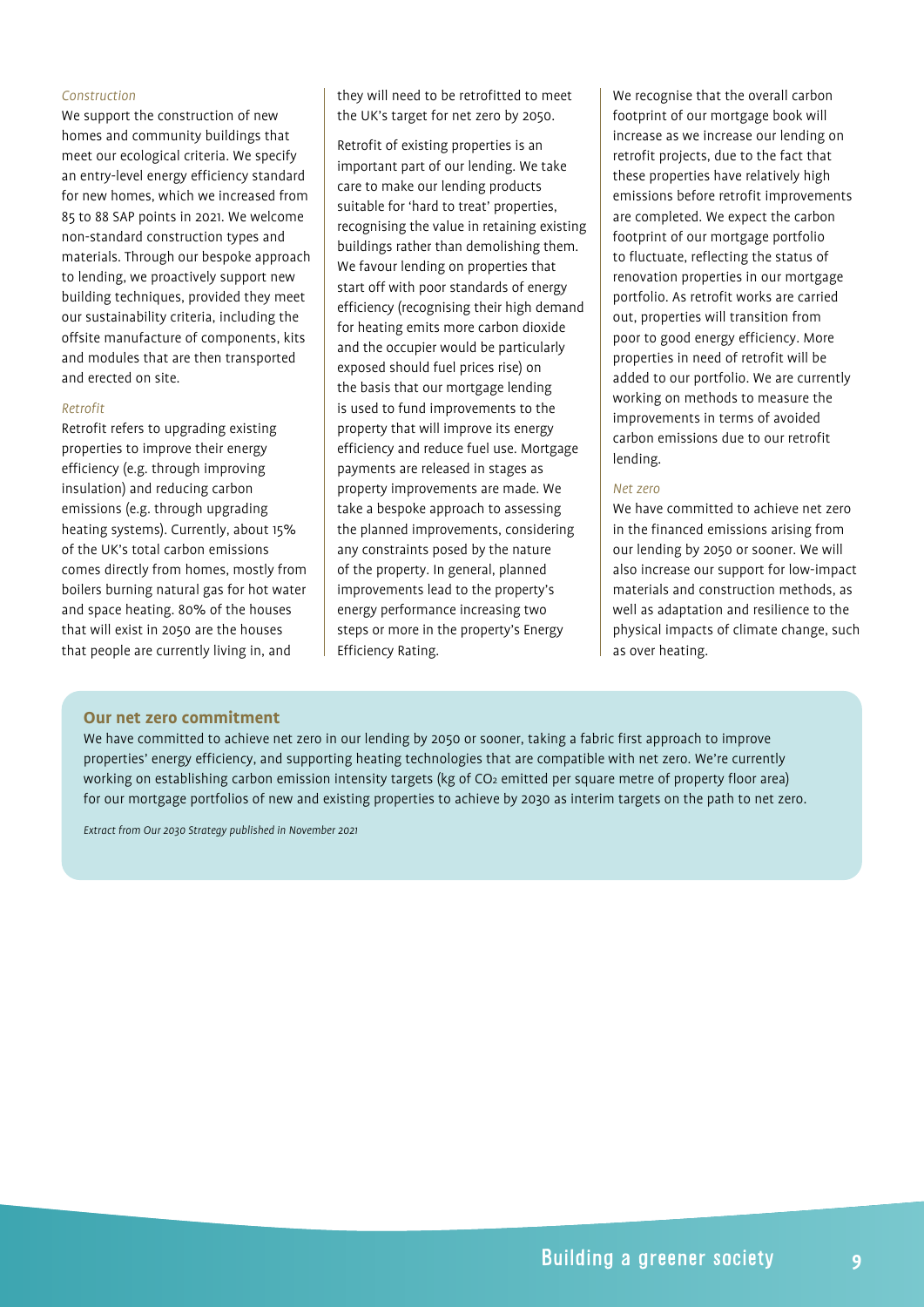#### **Assessing the physical risks at mortgage application stage**

When evaluating new mortgage applications, we take account of the risk of flooding, subsidence and coastal erosion to inform the potential impact on future property values. We do not lend on properties that would be unable to obtain insurance under standard conditions at the present time. We are embedding an assessment of future physical risks of climate change, obtained through a new consultancy arrangement, into our credit assessment process. Further information is provided on page 26.

We recognise the growing global risk of overheating in homes, especially in some flats, resulting from heat waves and poor ventilation. At present, considerable academic research is being undertaken to quantify the risk of overheating. Building regulations are also evolving to recognise the importance of adequate ventilation. Although the nature of our lending (to achieve high ecological standards) would generally mitigate overheating under present weather conditions, climate models indicate a greater prevalence of heat waves in the coming years. We will continue to follow these developments to incorporate them into our approach.

#### **Our members**

Engagement with our members, including in our member consultation in summer 2021, consistently shows that addressing the climate emergency is a top priority and a major motivation for their membership of the Society. We share case studies of our lending to inform and inspire our existing and future members. Commencing in 2022, we will increase our activity to equip our members with knowledge to make their homes and communities more sustainable and resilient, creating more opportunities for the sharing of knowledge.

#### **Agitation for change**

Ecology exists to serve our members and deliver on our ecological mission, guided by our values of Fairness, Openness, Responsibility, Co-operation and Activism. Since our inception, Ecology has been part of the environmental movement seeking ways to build a fair and sustainable society. In our activist role, we agitate for change in the broader societal system, by advocating and innovating to create new ideas, incubating ideas into genuinely impactful solutions, and demonstrating solutions that others may adopt, helping to scale up system change.

#### **Our role in creating system change**



Our agitation for change activities support our strategic Ecology outcomes. Examples of our activities in 2021 include:

■ Co-chairing the UK Residential Working Group of PCAF UK, and publishing a report at COP26 to share best practice on measuring emissions from mortgaged properties

- Active participation in the Department for Business, Energy & Industrial Strategy (BEIS) consultation and workshops on how to improve the energy efficiency of homes in the UK through lenders' actions
- **n** Membership of the Bankers for Net-Zero working group on policy recommendations for retrofit which were published in *The Retrofit Revolution* report
- Founding signatory of the Net-Zero Banking Alliance, which co-developed Guidelines for Climate Change Target Setting for Banks and joined COP26 Race to Zero
- As a member of Green Finance Institute's Coalition for Energy Efficiency in Building, we supported a range of policy recommendations (e.g. energy efficiency stamp-duty land tax) and helped to pioneer the Green Home Finance Principles
- $\blacksquare$  Partnering with ACAN to support advocacy on home retrofit and the recognition of embodied carbon at COP26
- Partnering with the UK GBC to support the Built Environment Virtual Pavillion which showcased innovation under the theme of 'Build Better Now' at COP26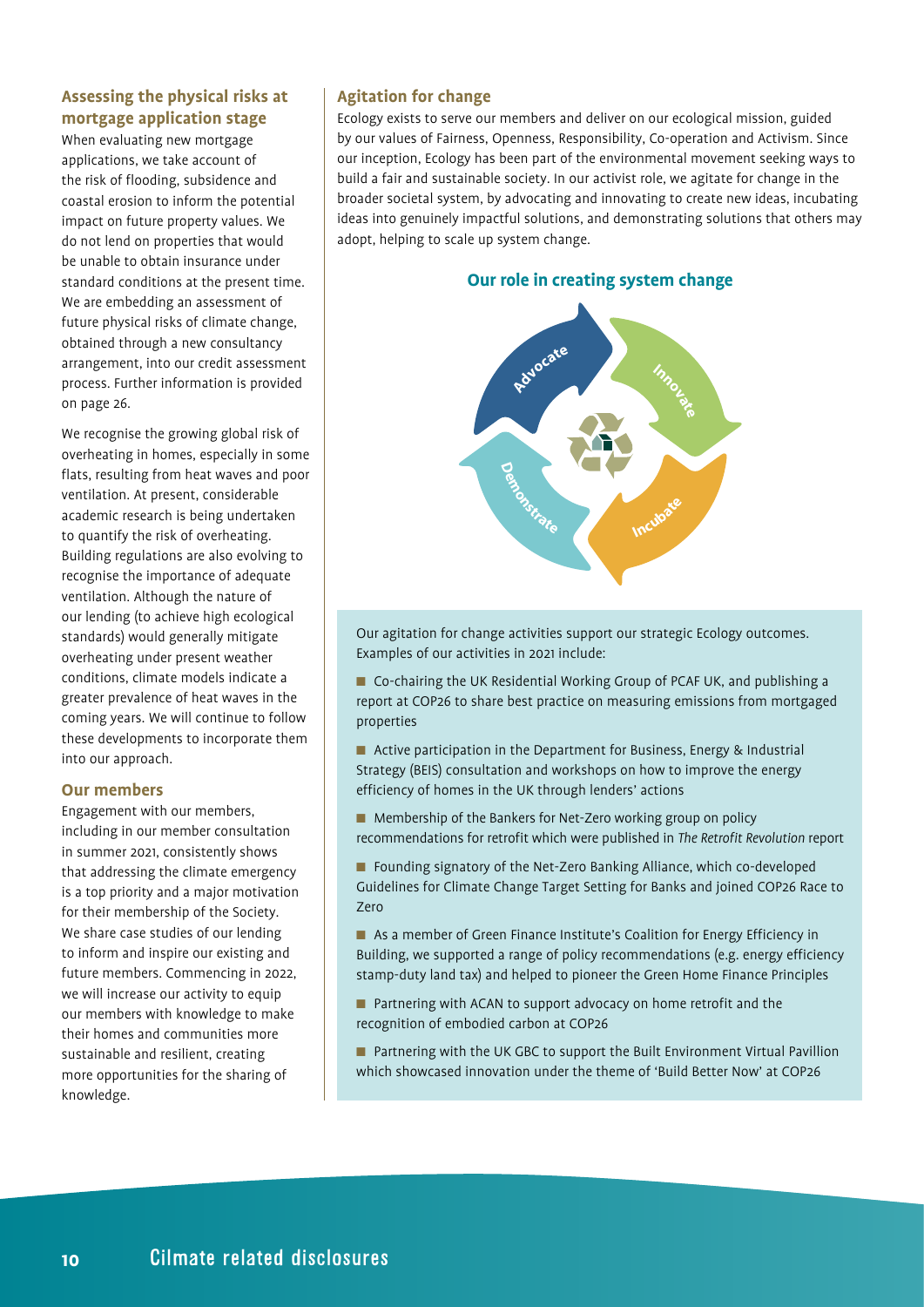#### **Our investments**

We have a small number of investments in renewable energy and co-operative and community finance. Our investment decisions are made in full alignment with our mission and values. We do not seek to maximise profit through an extractive model but rather to maximise the creation of environmental and social value while generating a fair economic return. We recognise that as well as enabling individual projects, our investments can help to demonstrate support for new areas, which in turn attracts other investors. This was a key factor, together with the voice of our members, in making our investments in small-scale renewable energy projects.

#### **Our business operations**

We know that as we work on our ecological mission of helping others to live more sustainably, we must lead by example. Our *Sustainability at Ecology Plan* focuses on six areas to drive continual environmental improvement: carbon, people and culture, infrastructure, resources and waste, travel and nature. We have reported our annual operational carbon footprint since 2012 and we offset emissions through tree-planting schemes certified by the Woodland Carbon Code.

We are a member of Investors in the Environment (iiE), which carries out an annual green audit of our business operations. In 2021, we were awarded the iiE Overall Outstanding Achiever (SME) Award. In 2021, we partnered with social enterprise Giki to provide colleagues with a personalised programme to understand how to reduce their carbon footprints and protect the environment together.

#### **Identifying climate-related financial risks**

Our lending is fully focused on reducing the carbon footprint of homes and community buildings, which will help to smooth the transition to a low-carbon

economy. However, climate change poses a wide range of risks that may materialise in the short (1-5 years), medium (5-15 years) and long (15+ years) terms, and it is imperative that we continue to assess and manage these risks as part of our business strategy.

Climate risk is a cross-cutting risk that impacts on all the Society's five risk categories: strategic, credit, ethics, financial and operational. More information on how climate change could impact these strategic risks is provided in Table 2. The demonstration and understanding of climate change is woven into our purpose and it is essential we consider all climate-related risks, whether financial or not, as material to our business model and strategy. Table 2 also highlights the aspects of our 2030 strategy which are designed to respond to and mitigate these risks.

#### **Responding to strategic risks and opportunities**

Climate change creates opportunities as well as risks. Ecology has been an advocate for sustainable lending throughout our 40 year history, but we recognise that much more needs to be done. Life on earth is experiencing a planetary emergency. There is a limited window for action before the remaining carbon budget is used up and global temperatures reach catastrophic levels. Humanity must dramatically reduce our use of fossil fuels and move to clean, renewable energy, while adapting to the impacts of climate change that are already happening. The need to respond urgently to the climate emergency presents Ecology with its greatest strategic risk and its greatest strategic opportunity, requiring us to be innovative, agile and responsive in a changing environment.

#### *Continuing to fulfil our mission*

We are an ethical financial institution, adhering to our ecological mission and our values of fairness, openness, responsibility, co-operation and activism. Our mission to build a greener society matters to our members (97% of members who responded to our member consultation in 2021 stated that Ecology's mission was important to them).

A significant reputational risk would arise if Ecology failed to live up to its mission. We mitigate this risk by thoroughly embedding our mission in all our actions and by *our 2030 strategy* being fully focused on continuing to fulfil our mission in this coming decade. A key part of this is the journey to achieve net zero in our business operations and lending.

We believe that all financial institutions have a critical role to play in setting the expectation on net zero (through setting interim targets to define the path to net zero for the emissions arising from their loans and investments) and providing lending products that stimulate the low-carbon transition. Our lending products and services will continue to evolve to support the journey to net zero and to ensure that we are at the forefront of the financial sector.

We are currently working to establish the science-based targets that our mortgage lending should achieve by 2030 (interim targets). 'Science-based' means the targets are aligned with achieving net zero by 2050 and the Paris Climate Agreement of limiting global temperature rise. We are currently working on interim targets for new and existing properties, to be achieved through combinations of high levels of energy efficiency (through insulation), low-carbon heating, domestic renewables and potentially natural solutions to absorb a property's unavoidable emissions. There are a number of dependencies, such as availability of materials, suppliers,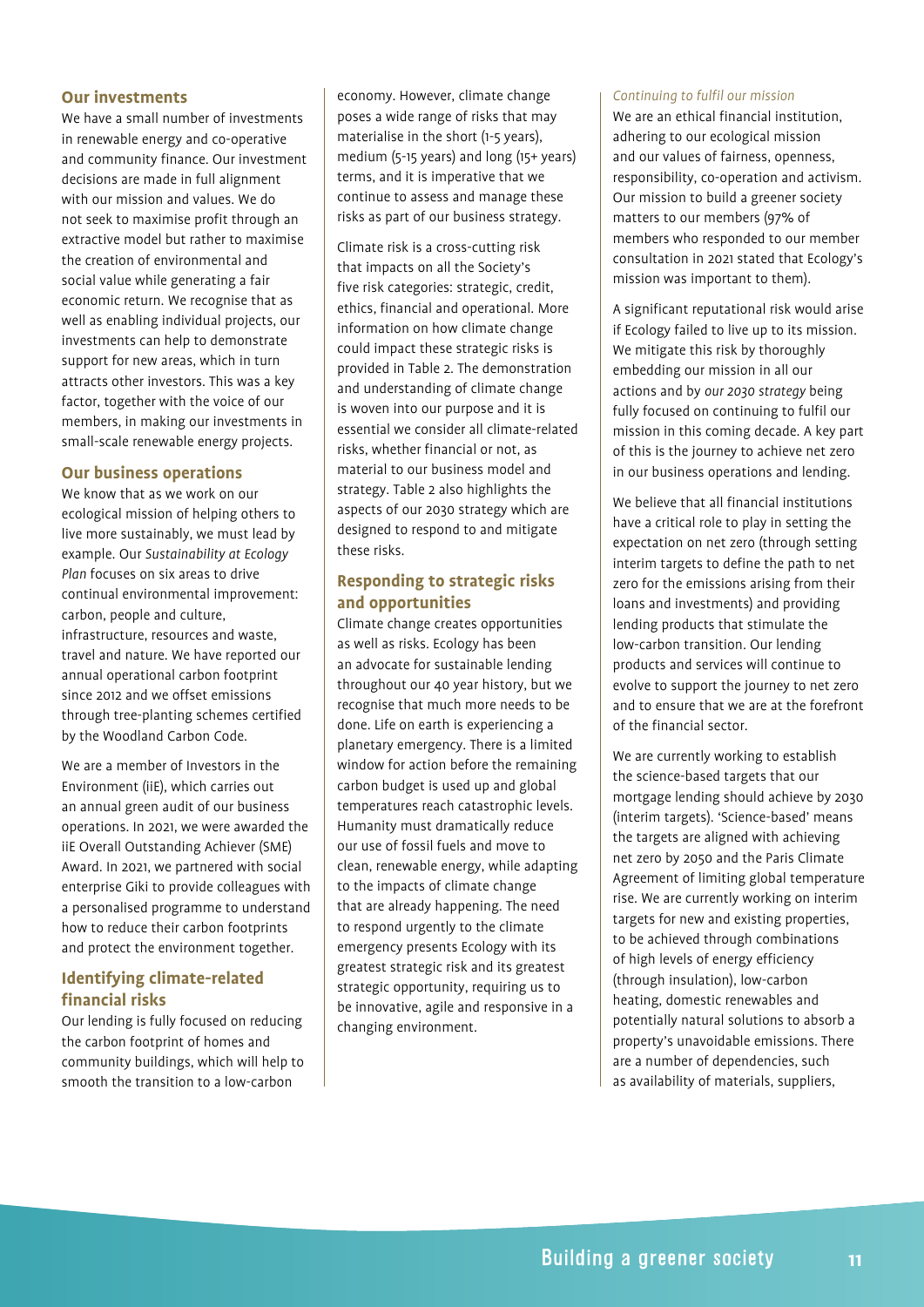policy frameworks, technology and infrastructure. We will collaborate to facilitate removing barriers as much as possible. One dependency will be the appetite of borrowers to build or renovate their homes to a high standard of energy efficiency and to adopt low-carbon heating. Our mortgage products require properties to achieve environmental performance standards, and also reward increased energy efficiency by reducing the interest rate for good energy performance. Our strategy is focused on equipping borrowers with the inspiration and knowledge they need, as well as innovative products, to carry out their project.

The wider financial sector is beginning to recognise that achieving net zero is an enormous (but achievable) challenge, requiring concerted effort across society. The UK Government must act to accelerate investment in national renewable energy infrastructure to facilitate a rapid move away from fossil fuels. It must also support skills and supply chains for retrofit and construction and provide appropriate regulations and incentives to improve building standards for new and existing properties. We are urging policymakers to set out clear long-term policy frameworks, so that the sector can confidently invest in green innovation and infrastructure.

#### *The green and sustainable mortgage market*

For four decades, our mortgage lending has been fully focused on supporting sustainable buildings and we have continually made the case for greener homes. We welcome the fact that at long last there is a growing general awareness of the need to tackle carbon emissions from domestic properties and to make our homes fit for the future. This awakening has spurred an increase in the number of other lenders developing 'green' mortgage

products, together with new disclosure requirements encouraging other lenders to engage with sustainability in a way that they have not previously done. However, although green intentions and disclosures are always welcome, what is needed is rapid translation into meaningful impact.

We expect the mortgage market to evolve rapidly in order to promote energy efficiency, a development we have long been campaigning for, to enable improved energy performance for all properties. Although this could be seen to pose a risk to Ecology in terms of increased competition, the growing green finance market creates considerable opportunities, which we are responding to in implementing our 2030 strategy.

We describe Ecology mortgages as 'sustainable mortgages' rather than green mortgages. Our balance sheet is in its entirety mobilised to provide lending for environmental and social gain, with funding from our savers seeking impact and aligned to our lending policy, with each mortgage transaction aiming at a positive outcome for the planet.

Our offer has therefore always been different from the mainstream lenders, and this will continue even as mainstream lenders pivot in response to climate risks, regulatory requirements and customer preferences. We will continue to evolve and adapt to meet the needs of our current and future members while demonstrating authenticity and coherence across all our activities, in line with our ecological mission and values. We will continue our main business channels of residential self-build, conversion and renovation, community housing and small-scale development finance for the construction and renovation of homes, work-spaces and community spaces. We recognise the enormous scope for

innovation in renovation and construction and supporting these approaches, in line with our 2030 strategy, will open up new lending opportunities. Our tailored approach of considering each project individually to understand its environmental and social merit, engaging with our borrowers and innovators at an early stage, staying engaged through the project, and being open to considering unusual and innovative projects, will stand us in good stead to support the new forms of ecological housing. We will work closely with our borrowers, partners, supply chains (designers, energy assessors and manufacturers), policy makers and other financial institutions, to pave the way for high performance, cost-effective, energyefficient housing that is fit for the future.

Ecology is unique among UK lenders in being fully focused on its mission to support sustainable buildings and communities. This commitment to mission has meant that, despite our relatively small size, we can use our credibility and reputation to be a vocal advocate for improvements to housing standards and national infrastructure and for adaptation to climate change. We will use our voice to stand out, to reach potential borrowers, and to continue our agitation for change to address environmental and social challenges.

#### **The potential impacts of climate change on Ecology**

The nature of climate change and society's response to it means we need to identify and respond to a range of possible climate-related risks and opportunities. Table 2 on page 20 illustrates examples of how climate change may affect Ecology's five risk categories, their expected time horizons and the potential impact on Ecology (the business and our members). The table also indicates the priorities set out in our 2030 strategy which will enable Ecology to mitigate the risks and take opportunities to address climate change.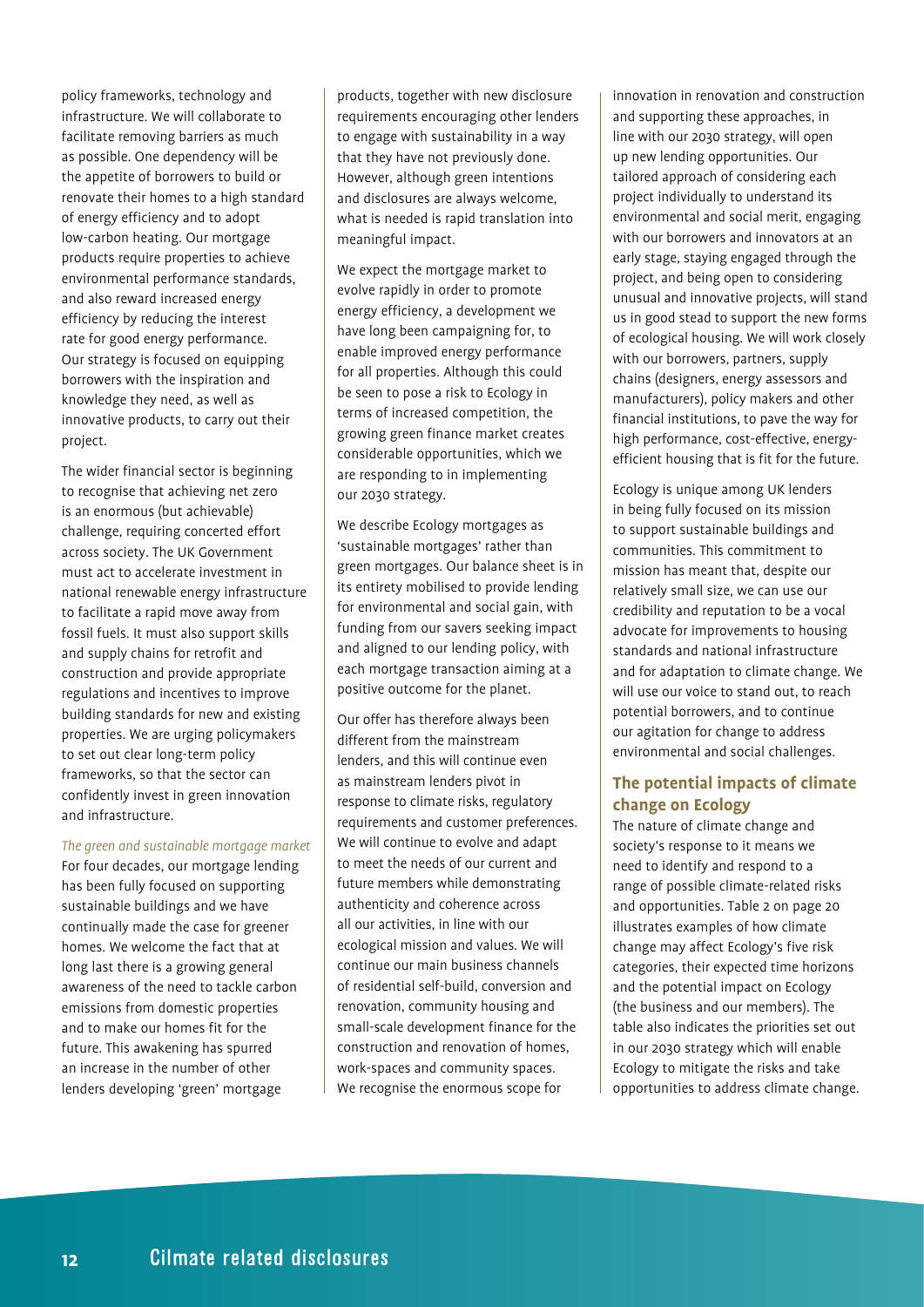## **Table 2 Climate-related risks:**

The potential impacts of climate change that may affect Ecology and our strategic response

| Climate-<br>related risk<br>category | Examples of the potential impact caused by climate change                                                                                                                                                                                                                                       | <b>Time</b><br>horizon<br>[Note 1] | Potential<br>climate<br>risk<br>indicator<br>[Note 2] | Our 2030 Strategy<br>response<br>[Note 3]      |
|--------------------------------------|-------------------------------------------------------------------------------------------------------------------------------------------------------------------------------------------------------------------------------------------------------------------------------------------------|------------------------------------|-------------------------------------------------------|------------------------------------------------|
| <b>Strategic risk</b>                |                                                                                                                                                                                                                                                                                                 |                                    |                                                       |                                                |
| Transition                           | Mission and business model - growth in green finance market                                                                                                                                                                                                                                     |                                    |                                                       | <b>Impact-led</b>                              |
|                                      | Increased competition from other green finance providers<br>on savings and lending products may affect our financial<br>performance                                                                                                                                                             |                                    |                                                       | products and<br><b>services</b>                |
|                                      | Growing amount of greenwash in the financial sector labelling<br>products as 'green' causes confusion for the public                                                                                                                                                                            | Short-                             |                                                       | <b>Collaboration</b><br>and knowledge<br>share |
|                                      | New market entrants provide range of attractive alternative<br>green financing options                                                                                                                                                                                                          | medium                             | High                                                  |                                                |
|                                      | Introduction of minimum energy standards for<br>private-owner-occupied property drives lenders to accelerate<br>innovation in green mortgage products                                                                                                                                           |                                    |                                                       | <b>Agitation for</b><br>change                 |
|                                      | Enhanced building regulations for energy efficiency drives<br>other lenders to accelerate innovation in green mortgage<br>products                                                                                                                                                              |                                    |                                                       | [Note 4]                                       |
|                                      | Reputation                                                                                                                                                                                                                                                                                      | Short-                             | High                                                  |                                                |
|                                      | Commitments to achieve net zero in lending or business<br>operations may be hindered by inadequate government<br>policies and regulation failing to improve building regulations<br>and renewable energy provision or by fragmented supply<br>chains that cannot meet demand for net zero homes | medium                             |                                                       |                                                |
|                                      | Policy and regulation                                                                                                                                                                                                                                                                           |                                    |                                                       |                                                |
|                                      | Failure of government to invest in national energy<br>infrastructure to transition fully from fossil fuels to clean,<br>renewable energy means properties will be unable to achieve<br>net zero emissions                                                                                       | Short-<br>medium                   | High                                                  |                                                |
|                                      | Failure of government to incentivise renovation and<br>construction of net zero ready properties (through improved<br>building regulations and appropriate incentives) affects<br>demand for energy-efficient homes                                                                             |                                    |                                                       |                                                |
|                                      | Political attention being diverted or derailed resulting in a loss<br>of momentum on net zero policy and investment                                                                                                                                                                             |                                    |                                                       |                                                |
|                                      | Economy                                                                                                                                                                                                                                                                                         |                                    |                                                       |                                                |
|                                      | Changes in macroeconomic environment, such as increased<br>taxation to fund necessary renewable energy infrastructure and<br>introduction of carbon pricing, may affect confidence of new<br>borrowers                                                                                          | Medium                             | High                                                  |                                                |
|                                      | Increased cost of raw materials as economy shifts away from<br>fossil fuels increases construction and renovation costs for<br>mortgage borrowers, as well as fragmentation in the supply<br>chain                                                                                              |                                    |                                                       |                                                |
|                                      | Failure of policies to enable a smooth transition to curtail<br>climate change impacts may cause an economic downturn and<br>job losses, limiting new deposits or mortgage applications                                                                                                         |                                    |                                                       |                                                |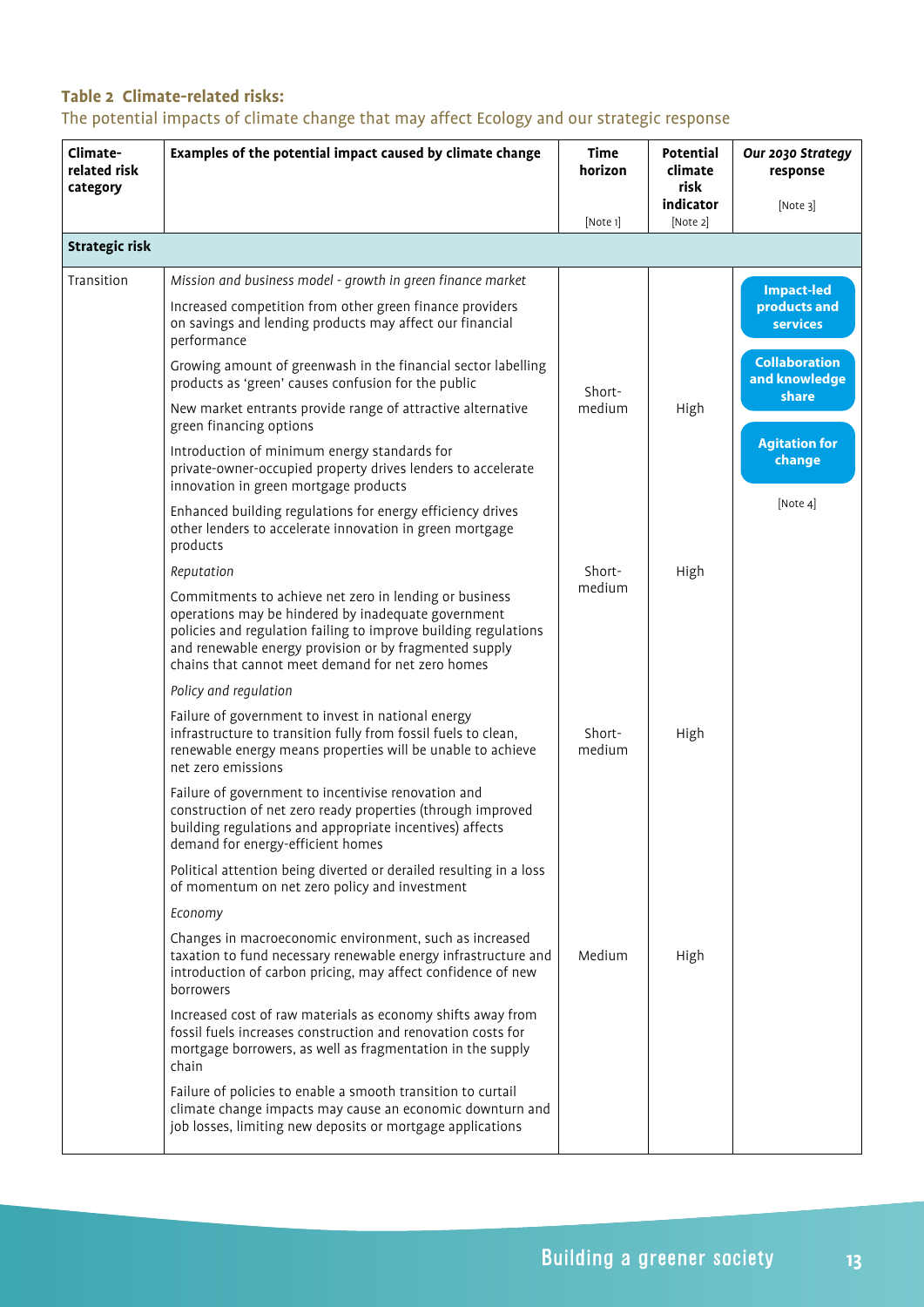| <b>Strategic risk continued</b> |                                                                                                                                                                                                                                                                                                            |                 |                 |                                                      |
|---------------------------------|------------------------------------------------------------------------------------------------------------------------------------------------------------------------------------------------------------------------------------------------------------------------------------------------------------|-----------------|-----------------|------------------------------------------------------|
| Physical                        | Increased severity and frequency of extreme weather events<br>causing flooding, coastal erosion, subsidence and overheating,<br>and damage to local and national infrastructure, causes<br>economic impacts and interest rate changes impacting<br>members' behaviour in relation to savings and mortgages |                 |                 | <b>Collaboration</b><br>and knowledge<br>share       |
|                                 | Changes in precipitation patterns and extreme variability<br>in weather patterns affects food production, fresh water<br>availability, living environment, heating and cooling demand,<br>and local infrastructure, disrupting and diverting our activities<br>away from delivering our strategy           | Medium-<br>long | Medium          |                                                      |
|                                 | Rising temperatures affect living conditions, working<br>conditions and local infrastructure, disrupting and diverting<br>our activity away from delivering our strategy                                                                                                                                   |                 |                 |                                                      |
|                                 | Rising sea levels affect coastal land use and increase<br>subsidence, erosion and floods, reducing activity to build or<br>renovate property                                                                                                                                                               |                 |                 |                                                      |
| <b>Credit risk</b>              |                                                                                                                                                                                                                                                                                                            |                 |                 |                                                      |
| Transition                      | The creditworthiness of borrowers may be affected leading<br>to default, for example due to abrupt and unexpected shifts<br>in energy costs, increased cost of living and changes in job<br>market                                                                                                         |                 |                 | <b>Impact-led</b><br>products and<br><b>services</b> |
|                                 | The value of properties that do not meet energy standards may<br>diminish                                                                                                                                                                                                                                  |                 |                 | <b>Collaboration</b><br>and knowledge                |
|                                 | The value of properties with existing (fossil fuel) technology<br>may diminish                                                                                                                                                                                                                             |                 |                 | share                                                |
|                                 | Meeting new building regulations for new or retrofit property<br>may prove challenging for borrowers' budgets                                                                                                                                                                                              | Medium          | High            | <b>Agitation for</b><br>change                       |
|                                 | A failed transition will lead to contraction of the economy,<br>affecting borrower confidence, reducing demand for new<br>mortgage lending                                                                                                                                                                 |                 |                 |                                                      |
|                                 | Increased cost of raw materials may deter the retrofit or<br>construction of new homes, including reduction in self-build<br>projects                                                                                                                                                                      |                 |                 |                                                      |
| Physical                        | Current or future physical climate risks may give rise to:                                                                                                                                                                                                                                                 |                 |                 | <b>Agitation for</b>                                 |
|                                 | - Diminished value of mortgaged property                                                                                                                                                                                                                                                                   |                 |                 | change                                               |
|                                 | - Increased insurance costs                                                                                                                                                                                                                                                                                |                 |                 |                                                      |
|                                 | - Increased demand for products for property adaptation<br>(e.g. flood defence, cooling)                                                                                                                                                                                                                   | Medium          | Medium-<br>high |                                                      |
|                                 | Disruption of supply chains affects construction and retrofit<br>activity                                                                                                                                                                                                                                  |                 |                 |                                                      |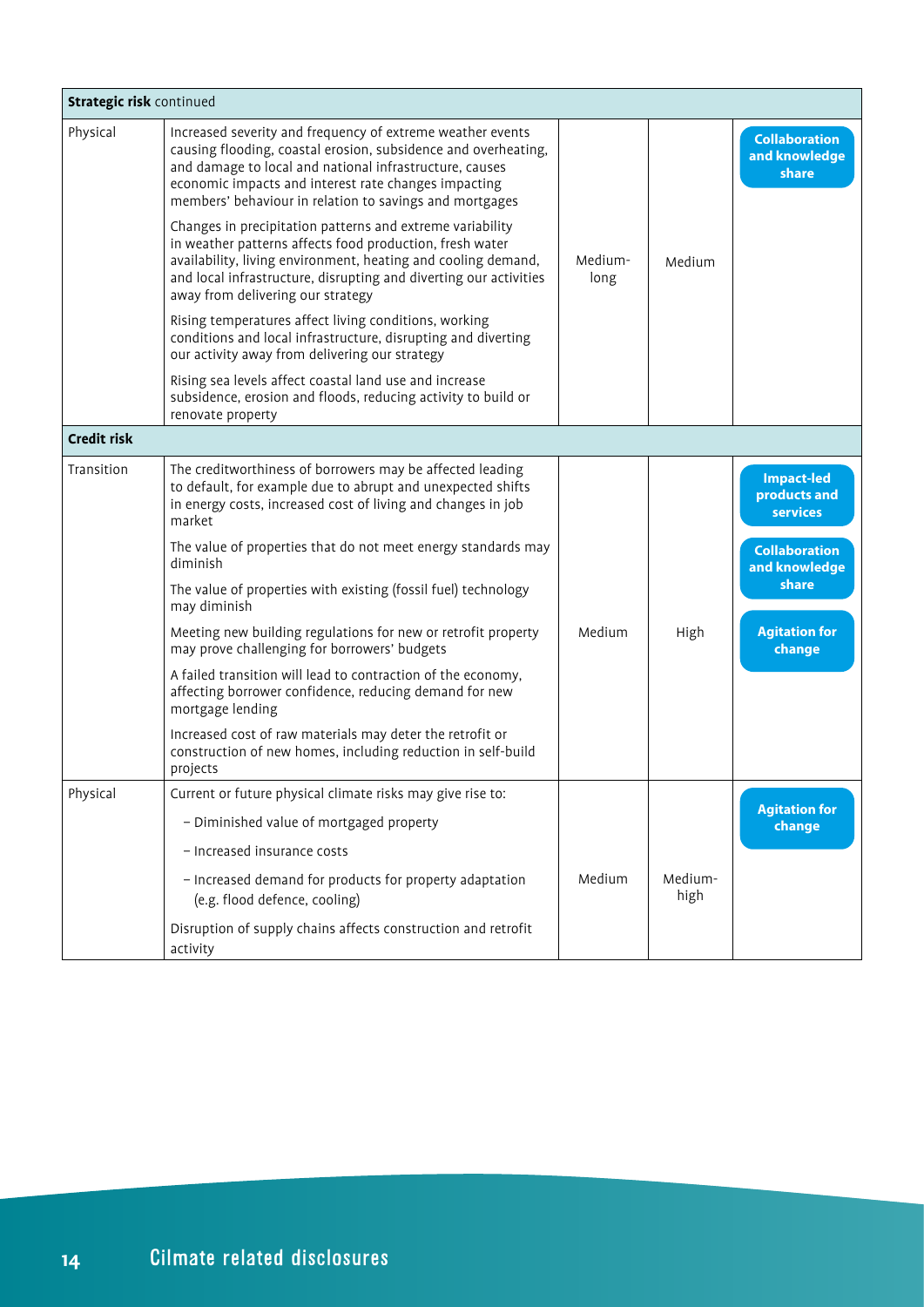| <b>Ethics risk</b>         |                                                                                                                                                                                                                                                                                                                                                                                                                                                                                                                                                                                                                                                                                                                                                                                                                                                                                                                                                                         |                 |        |                                                                                                                                                 |
|----------------------------|-------------------------------------------------------------------------------------------------------------------------------------------------------------------------------------------------------------------------------------------------------------------------------------------------------------------------------------------------------------------------------------------------------------------------------------------------------------------------------------------------------------------------------------------------------------------------------------------------------------------------------------------------------------------------------------------------------------------------------------------------------------------------------------------------------------------------------------------------------------------------------------------------------------------------------------------------------------------------|-----------------|--------|-------------------------------------------------------------------------------------------------------------------------------------------------|
| Transition                 | Members may be disproportionately impacted if transition to a<br>low-carbon economy is not fair and just<br>The drive to address climate-related risk could threaten our<br>adherence to mission causing an imbalance in our lending<br>away from wider societal benefit and failure to agitate for<br>positive societal change<br>A failure to embed a culture aligned with our core values<br>could result in poor outcomes for members and an inability to<br>achieve our mission, e.g.:<br>- The best interests of our members are not recognised within<br>our decision-making process or policies and procedures<br>- Our product design and innovation does not respond<br>effectively to meet the needs of our members as climate<br>change evolves<br>- The benefits and risks of our products are not clearly<br>articulated to our members to enable them to make<br>informed decisions                                                                      | Medium          | Medium | <b>Impact-led</b><br>products and<br><b>services</b><br><b>Collaboration</b><br>and knowledge<br>share<br><b>Agitation for</b><br>change        |
| Physical                   | Members may be disproportionately impacted by the physical<br>impacts of climate change depending on the location, energy<br>efficiency and climate resilience of their homes<br>Members need information to understand how their property<br>may be affected under future climate risk scenarios to make<br>informed decisions<br>Members require help to build their resilience and adapt their<br>homes and communities to climate change                                                                                                                                                                                                                                                                                                                                                                                                                                                                                                                            | Medium-<br>long | Medium | <b>Impact-led</b><br>products and<br><b>services</b><br><b>Collaboration</b><br>and knowledge<br>share<br><b>Agitation for</b><br>change        |
| <b>Financial risk</b>      |                                                                                                                                                                                                                                                                                                                                                                                                                                                                                                                                                                                                                                                                                                                                                                                                                                                                                                                                                                         |                 |        |                                                                                                                                                 |
| Transition and<br>physical | The potential financial impacts of the risks associated with<br>climate change may result in a material change in capital<br>requirements or capital holding<br>Decrease in savings balances may arise due to:<br>- economic distress of existing and future members<br>- loss in confidence in Ecology as a result of reputational<br>damage on approach to addressing climate change<br>Widespread market repricing in response to climate-related<br>policy and regulation<br>Value or net income from assets and liabilities may be affected<br>by interest rate movements in response to economic impacts<br>of climate change<br>Increased financial impacts may arise from:<br>- Increases in taxation, including carbon tax<br>- Increase in business costs to demonstrate compliance<br>- Increase in costs from suppliers in order to achieve our net<br>zero commitments<br>- Increase in competition from other lenders providing green<br>finance products | Medium-<br>long | Medium | <b>Impact-led</b><br>products and<br><b>services</b><br><b>Collaboration</b><br>and knowledge<br><b>share</b><br><b>Agitation for</b><br>change |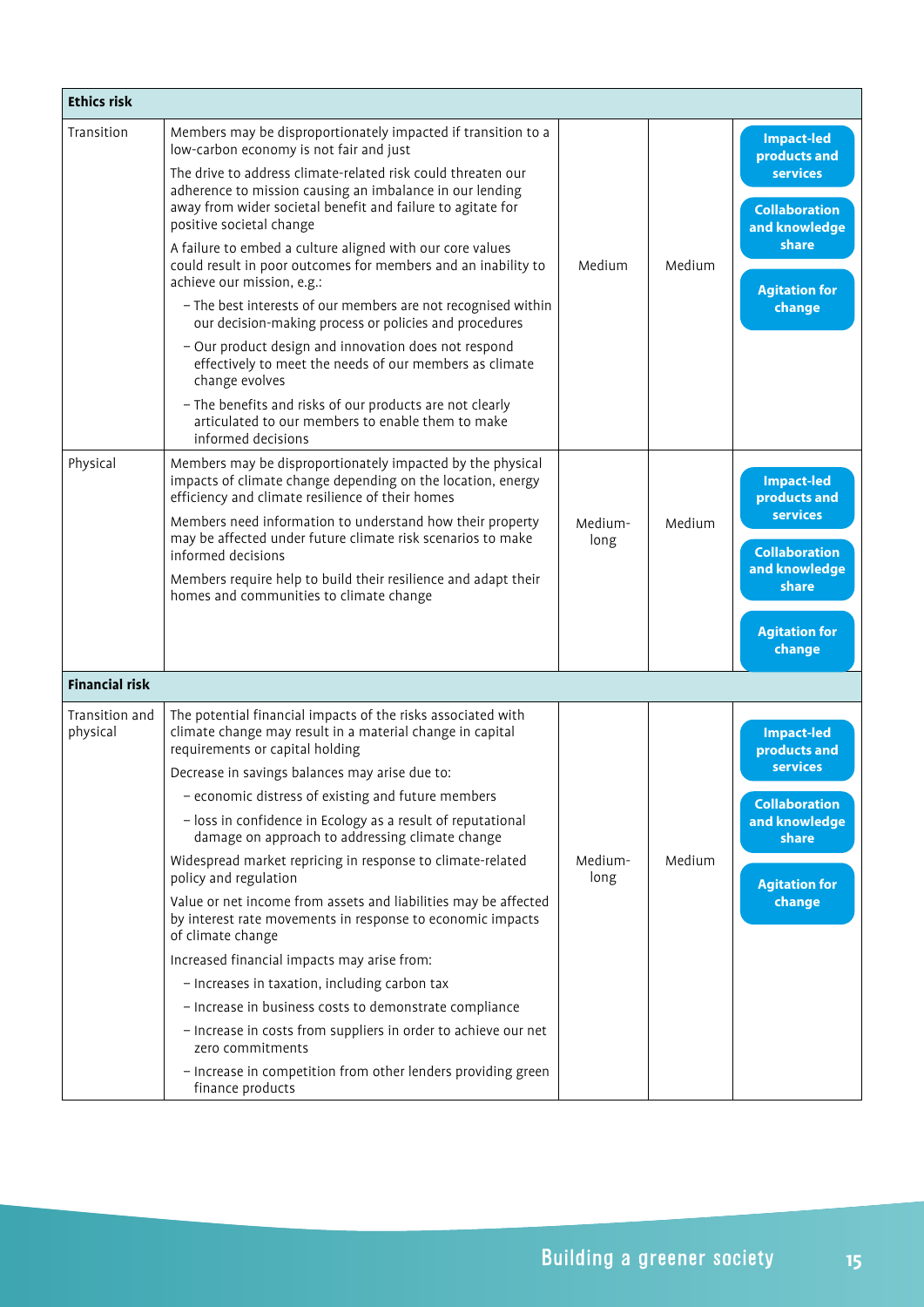| <b>Operational risk</b> |                                                                                                                                                                                                                                     |          |        |                                                      |
|-------------------------|-------------------------------------------------------------------------------------------------------------------------------------------------------------------------------------------------------------------------------------|----------|--------|------------------------------------------------------|
| Transition              | Costs associated with reporting in order to demonstrate our<br>sustainability credentials and differentiate our offer against a<br>growing tide of greenwash may increase                                                           |          |        | <b>Impact-led</b><br>products and<br><b>services</b> |
|                         | Enhanced emissions-reporting obligations                                                                                                                                                                                            |          |        |                                                      |
|                         | Increased costs associated with regulatory changes                                                                                                                                                                                  |          |        | <b>Collaboration</b><br>and knowledge                |
|                         | Increased costs to respond to climate risks may divert<br>investments to other areas of operational infrastructure and<br>strategic change                                                                                          | Short-   | Medium | share                                                |
|                         | Increased demand for talent from other green finance<br>providers may affect our ability to recruit and retain high<br>calibre colleagues with the necessary skills and experience and<br>who are aligned to our mission and values | medium   |        |                                                      |
|                         | Increased costs for appropriate and relevant training for all<br>colleagues                                                                                                                                                         |          |        |                                                      |
|                         | Increased costs or lack of availability of suitable suppliers<br>aligned to our mission                                                                                                                                             |          |        |                                                      |
| Physical                | Physical impacts such as flooding or storm damage may result<br>in:                                                                                                                                                                 | Medium - | Medium | <b>Agitation for</b><br>change                       |
|                         | - Damage to office or loss of systems or key data                                                                                                                                                                                   | long     |        |                                                      |
|                         | - Colleagues unable to access key systems and data                                                                                                                                                                                  |          |        |                                                      |
|                         | - Failure of third parties to deliver goods and services                                                                                                                                                                            |          |        |                                                      |
|                         | - Increased member communication activity in response to<br>physical event                                                                                                                                                          |          |        |                                                      |

*Note 1 Time horizon – short - (1-5 years), medium - (5-15 years) and long-term - (15+ years)* 

*Note 2 The potential climate risk indicator illustrates the magnitude of impact on Ecology as a business, or on Ecology's members, where high indicates substantial disruption and/or financial impact.* 

*Note 3 Areas of our 2030 strategy that address climate risks and opportunities. See Strategy section for a description of our 2030 strategy priorities.*

*Note 4 See risk management section for more detailed discussion on key strategic risks and how we propose to mitigate them.*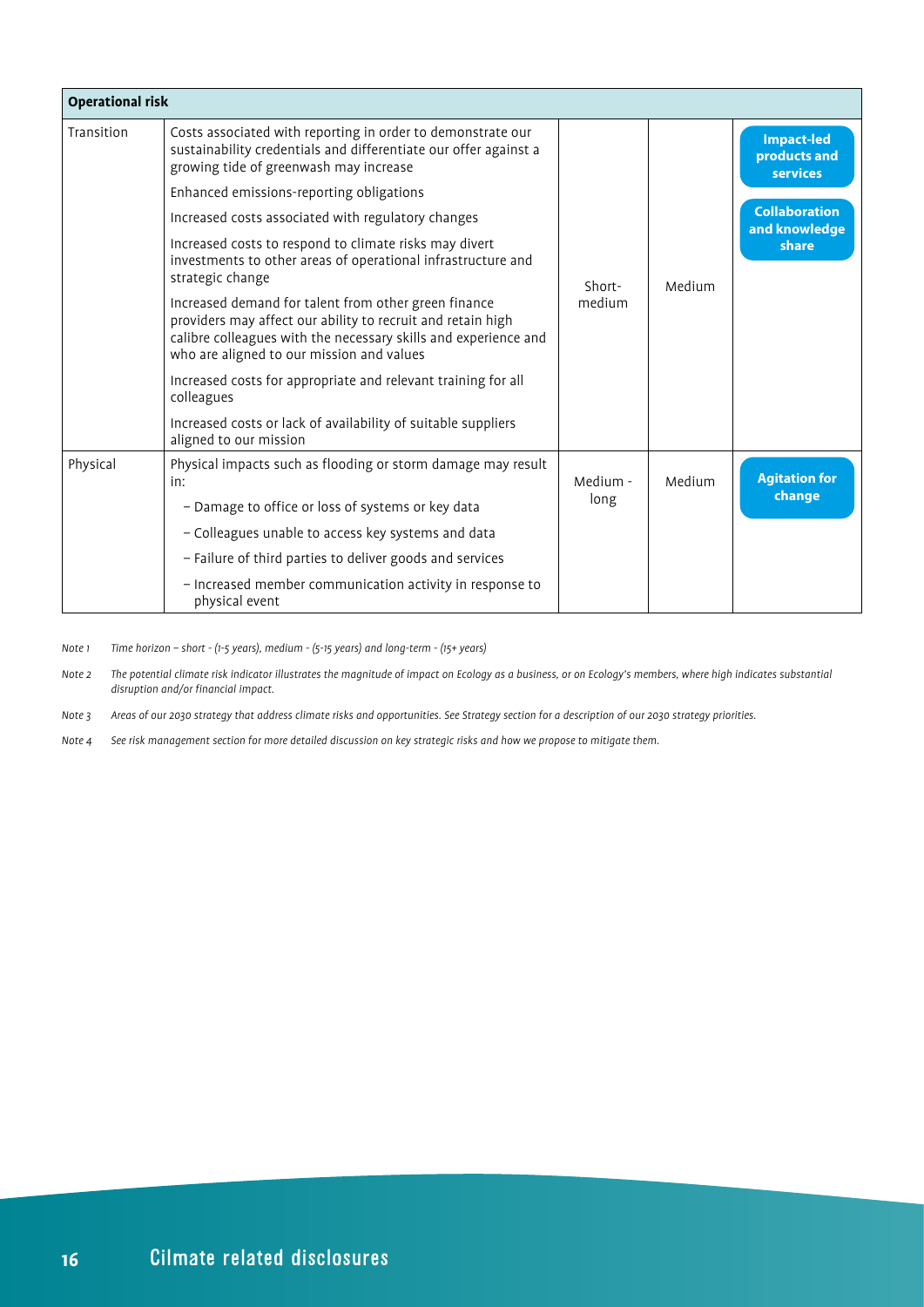#### **Our approach to scenario analysis**

By assessing different scenarios, we are able to explore the resilience and vulnerability of our business model and strategy against a range of outcomes.

#### *Transition risk*

Ecology was not asked to participate in the Bank of England Climate Biennial Exploratory Scenario in 2021, due to our relatively simply business model. However, the stress testing we carry out to inform our regulatory requirements (ILAAP and ICAAP<sup>1</sup>) provides reassurance of Ecology's resilience to potential downturns in the economy, employment changes and property values, which map onto potential transition risks. This is an area for further work in 2022. We will continue to evolve our scenario testing, informed by the Bank of England's three scenarios of early policy action, late policy action and no policy action and by further regulatory guidance.

#### *Physical risk*

During 2021, we commissioned third-party consultants with expertise in physical climate risk to carry out an

analysis of our mortgage book under a range of future climate change scenarios. The physical risks tested were flooding, subsidence and coastal erosion. For properties in Northern Ireland, the analysis only included flooding but we are looking to include subsidence and coastal erosion in due course. Given climate change impacts take time to materialise, the models assess the physical risks over several decades. The models also take account of planned interventions, such as flood defences and shoreline management plans.

To enable some commonality and benchmarking of scenario assessment, the Intergovernmental Panel on Climate Change (IPCC) has developed a set of representative concentration pathways (RCPs) for a range of future emissions of greenhouse gases at the global level. The Met Office and other agencies have modelled future UK climate using the RCP scenarios.

We have assessed the future flood and coastal erosion risks under three RCPs;

 $RCP2.6$  is representative of a scenario that aims to keep global heating below

2°C, and requires emissions to be reduced in line with the Paris Climate Agreement, with net zero being achieved in 2050

 $RCP6.0$  is described as a medium intermediate scenario with some constraints on emissions, but with emissions not achieving net zero until 2100

 $RCP8.5$  is a business as usual scenario, with emissions continuing to rise, leading to very dangerous global heating in coming decades

In general, we have selected RCP6.0 to inform our risk management approach. Although we are hopeful that the Paris Climate Agreement will succeed in limiting global temperature rise, we cannot rule out future climate disruption. For subsidence risk, the model currently only covers RCP8.5, the worst case scenario. Physical risks take time to materialise and get worse over time. We have selected the 2050s as the time frame for our assessment of physical risks, given the typical mortgage term is up to 30 years. You can read more about the results of our physical risk assessment in the section on Metrics and Targets.

### **Governance**

The chart outlines how governance on climate risk operates at Board, Board Committee and Executive and Management levels.



Note 1 – ILAAP: Internal liquidity adequacy assessment process; ICAAP: Internal capital adequacy assessment process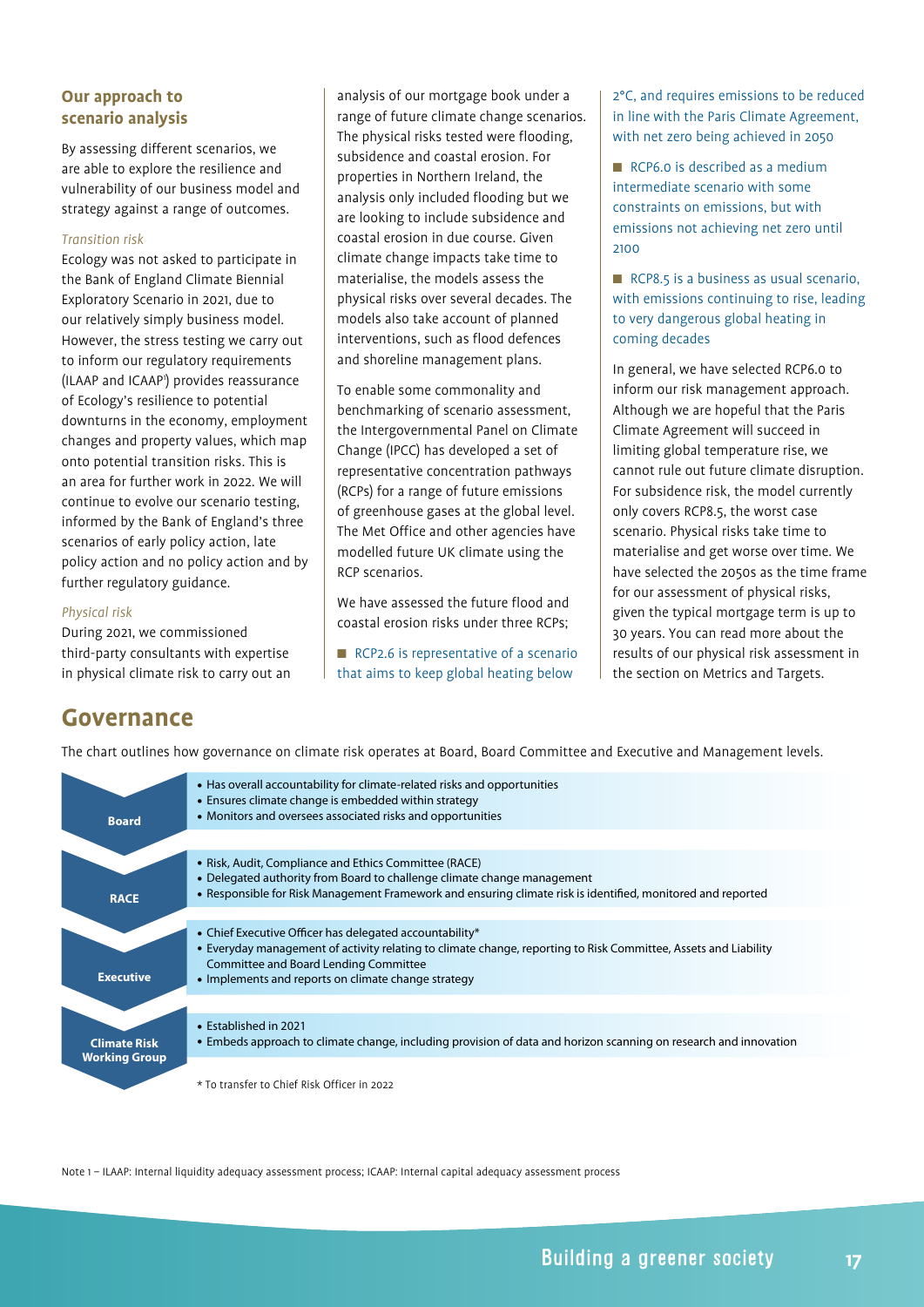#### *Board and Board Committees*

As well as the Risk, Audit, Compliance and Ethics Committee (RACE), the Board has the Assets and Liabilities Committee as an advisory body overseeing financial risks and the Board Lending Committee as an advisory body for credit risk management. The Society's Development Strategy Planning Committee assists the Board in identifying and addressing strategic risks in the development of the Corporate Plan. All committees have oversight of climate risk in their terms of reference.

Given the unique mission of the Society, the Board skills matrix has always required environmental awareness to be a critical skill that must be demonstrated by the Board. The Board skills matrix has been clarified so that environmental awareness includes fundamental understanding of climate change and the associated physical and transition risks. Three of the Non-Executive Directors have specific skills on climate risk and the built environment. The Board receives a regular horizon scanning report on the state of the global climate crisis and the response of policymakers, businesses and civil society, enabling Directors to consider the evolving external landscape on business decisions and strategy. The Board has an annual knowledge update session provided by the Sustainability Policy and Innovation Lead, to ensure all members have command of the subject, including the science of climate change, current and future impacts, risks, adaptation and potential low-carbon future scenarios, so that they are able to debate and make decisions in a way that is comprehensively informed. Addressing climate change was at the heart of five Board sessions to co-develop *Our 2030 Strategy* in 2021. Director Louise Pryor, an expert in climate risk, also led a Board session on a strategic review of climate risk. In addition, Board members regularly attend externally provided seminars, including on regulatory requirements.

The Board ensures that the Management Team takes full account of climate risk in its decision making and assesses the materiality of climate-related risks over the short, medium and longer term, and opportunities on an ongoing basis. The Board ensures that the organisation's actions and responses are proportionate to the materiality of climate risks.

#### *Executive and Management Teams*

The Chief Executive Officer (CEO) is responsible for ensuring that climate risk is embedded across the Society. The CEO is supported by the Sustainability Policy and Innovation Lead, who has responsibility for keeping abreast of external developments and opportunities relating to science, policy and innovation, where Ecology can drive forward on its environmental and social mission. The Chief Operating Officer (COO), Finance Director, Chief Risk Officer, Head of Risk and Compliance and the Governance Manager all have specific objectives relating to climate risk and resilience. The COO and Finance Director are responsible for ensuring the Board is provided with appropriate high-quality relevant management information, to enable Board members to assess climate risks, materiality and opportunities. The Finance Director is the executive sponsor overseeing climate-related disclosures.

Climate risk includes strategic, reputational, credit, financial and operational risks, and is therefore a key responsibility for all members of the Risk and Compliance Team, Mortgage Team, Community and Business Lending Team and Finance Team. Operating procedures incorporate assessment, management and mitigation of climate risk. Knowledge share sessions to understand climate change, net zero, the transition to a low-carbon economy and managing our personal footprint have been held with all colleagues and the Board. Climate risk training sessions

have been held with the Board, Executive, Senior Managers, the Mortgage Team and Community and Business Lending Team. Risk roles and responsibilities are summarised in Table 3.

## **Risk Management**

Addressing climate risk is integral to our business purpose and strategy. Rather than treating it as a separate risk, it is integrated into our five risk categories, within our Risk Management Framework. The Risk Committee first carried out a comprehensive review of climate-related risks for each risk category in 2019 and identified relevant physical and transition risks. The Risk Management Framework has continued to evolve since then, with the most recent review as part of the annual review of risks in 2021, and ongoing work by the Climate Risk Working Group. Identified risks and their causes are captured in the Society's Risk Management Database and are categorised according to likelihood and consequence at both an inherent and residual level.

The Risk Committee also reviews and recommends the Society's risk appetite, for approval by RACE and the Board. Risk appetite is defined as a statement of how much risk the Society is willing to accept, tolerate or be exposed to at any point in time in pursuit of its strategic objectives. Our risk appetite provides clear guidance on the limits of risk exposure that are acceptable and in line with the Society's Board-approved strategy. Climate risk is integrated in the risk appetite for each risk category in the Risk Management Framework.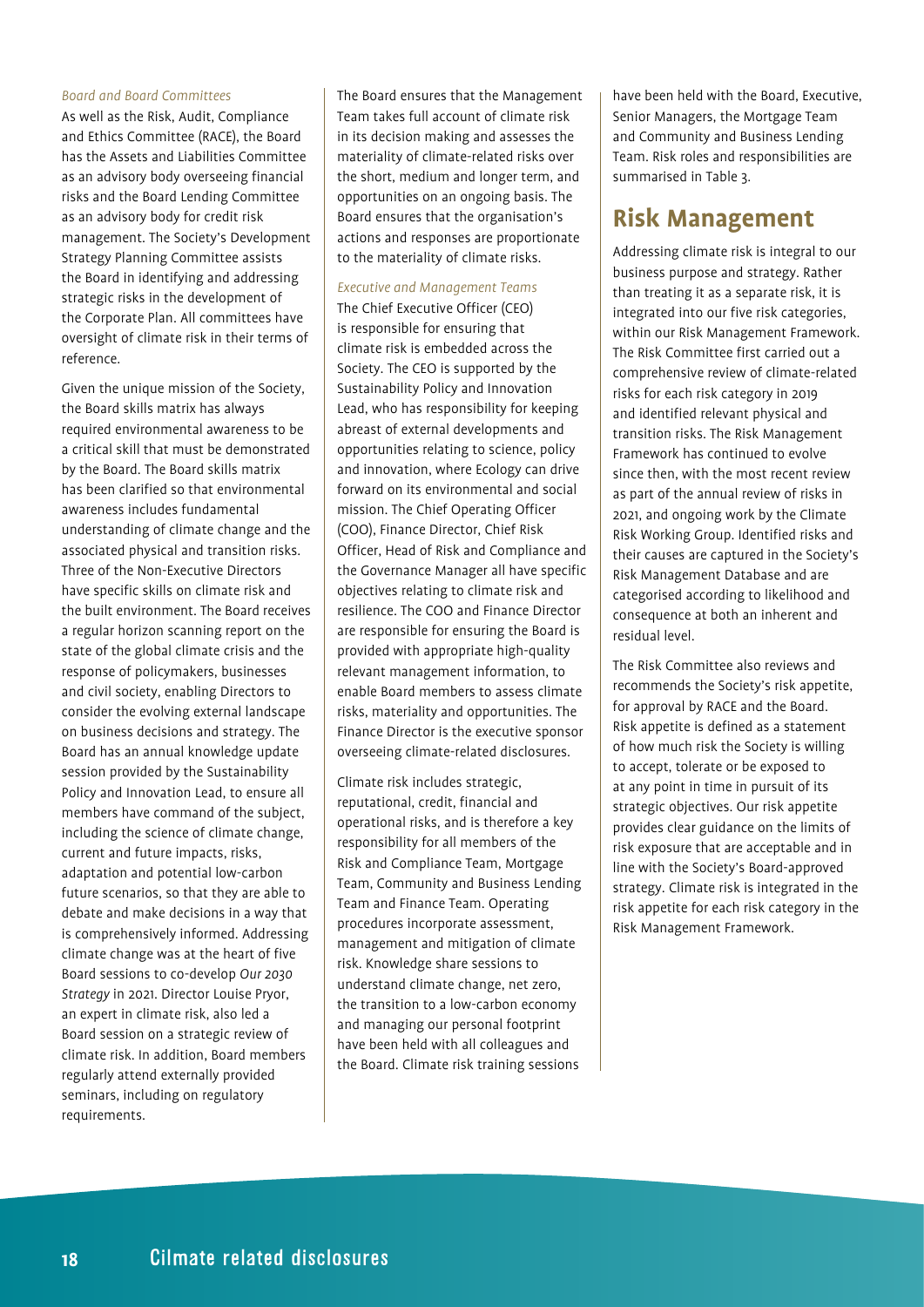Given the centrality of climate change to our business strategy and our public commitment to achieve net zero emissions, we also state a specific ambition regarding climate change:

#### **Our climate change ambition statement**

Addressing the climate emergency is central to our mission and strategy. We will achieve net zero in our business operations by 2030, and in our lending by 2050, or sooner. We will do this through provision of impact-led products and services, the sharing of knowledge, and agitation for wider system change. In all our activities, we seek to minimise the impact of physical and transition climate risks on the Society, our members and wider society.

#### **Table 3 Risk roles and responsibilities**

| Lines of defence | Roles and responsibilities (as at 31 December 2021)                                                                                 |
|------------------|-------------------------------------------------------------------------------------------------------------------------------------|
| 1st line         | Identification, assessment, management and monitoring of climate change risks                                                       |
|                  | Reporting of climate risk management information                                                                                    |
|                  | CEO has Senior Management Function responsibility on climate risk                                                                   |
|                  | Implementation of climate risk stress-testing scenarios                                                                             |
|                  | Creation and reporting of scenario metrics                                                                                          |
|                  | Third parties - including for quantitative modelling for future physical risks under a range of climate change<br>scenarios         |
| 2nd line         | Risk and Compliance function have oversight and challenge                                                                           |
|                  | Chief Risk Officer and Head of Risk and Compliance oversight                                                                        |
|                  | Horizon scanning for regulatory and reporting developments                                                                          |
|                  | Risk Committee and RACE                                                                                                             |
| 3rd line         | Internal Audit (outsourced function) provides independent assurance on activity and effectiveness of<br>Society's control framework |

#### **Management of climate-related risks**

As a risk that is embedded in all our five risk categories, climate risk is managed as part of the Society's risk management controls and procedures. In addition, specific controls that merit particular mention given their centrality to our mission and purpose are described below.

#### *Strategic risk – business model and reputation*

Climate-related risks have long been a consideration in our management of our strategic risk, in terms of business model, economy, reputation and the fulfilment of our ecological mission. During 2021, strategic risk was a key consideration to inform the development

of *our 2030 strategy,* led by the CEO and Sustainability Policy and Innovation Lead. The strategy sets out how we will address the climate and ecological emergency, while continuing to differentiate ourselves from our competitors and continue to be commercially successful. Horizon scanning is important to inform strategic risk management. In addition to scanning competitors' positioning and products, we have enhanced our activities to engage in public policy discourse and development and to carry out research and thought leadership, in order to assist with product development and the offer to our members.

#### *Credit risk*

At mortgage application stage, an assessment is made of:

**Physical risk** of flooding, subsidence and coastal erosion under present conditions.

We have recently licensed a third-party service which models future physical risks under a range of climate change scenarios. We are embedding this model within our credit assessment process.

**Transition risk** in terms of the energy efficiency of the property.

For self-build properties, the assessment is based on the designed energy performance (the minimum entry level standard was increased from 85 to 88 SAP points in 2021). For existing properties, the assessment is based on the improvements that will be made to the property, including the installation of appropriate energy-saving measures.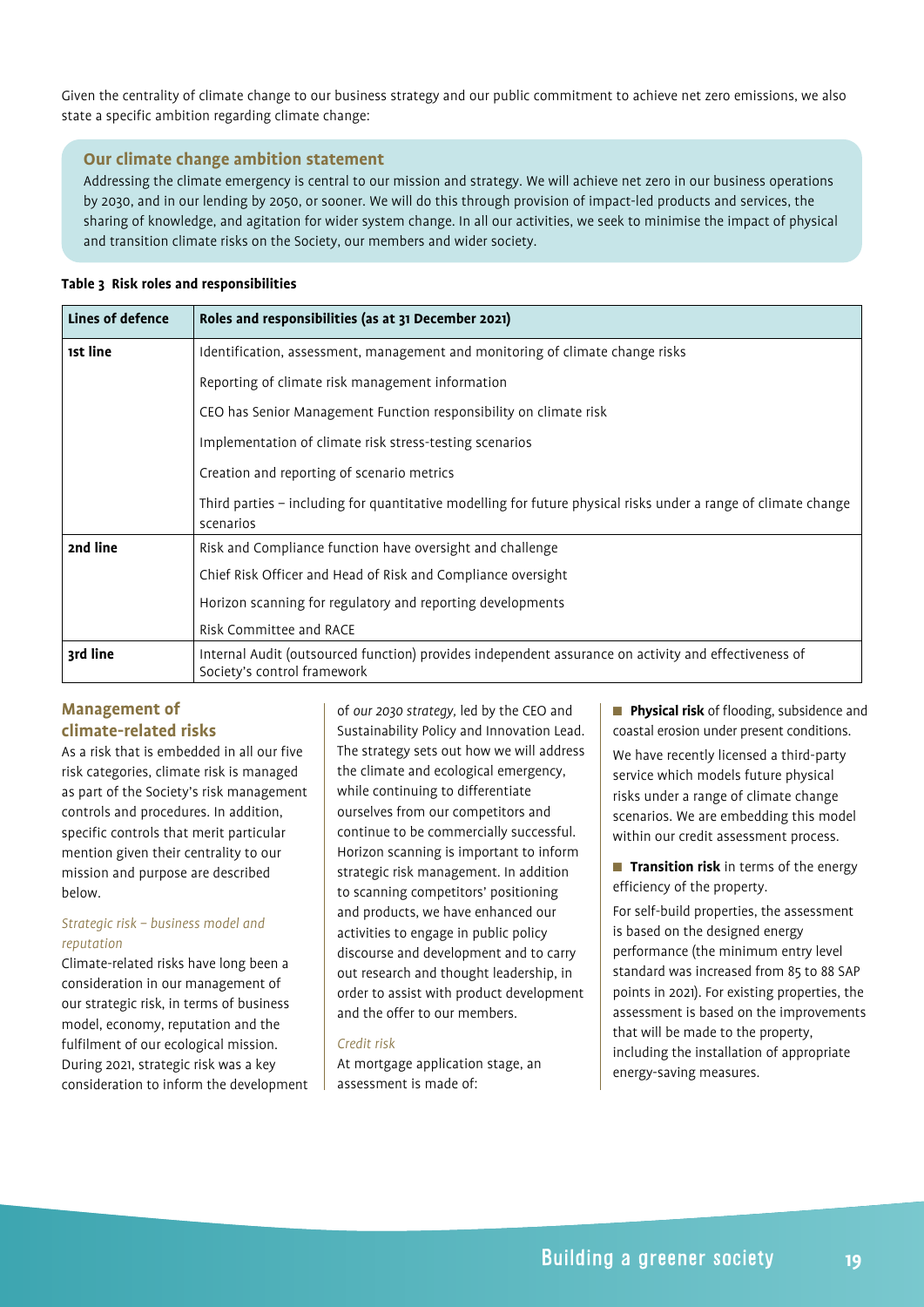During 2021, we carried out an assessment of the whole loan book under a range of future climate change scenarios from the present day to the year 2080. We have selected the 2050s as the period to report our assessment, given the typical mortgage term is up to 30 years. The assessment showed the exposure to high physical climate risk (flooding, coastal erosion and subsidence) was relatively low, demonstrating that our lending policy to date has been robust in avoiding lending on properties at risk from future physical impacts of climate change. In terms of transition risk, although other lenders may be concerned about the number of F and G rated properties on their loan books, Ecology proactively lends on such properties in order to improve their energy performance. All Ecology mortgages for retrofit properties are targeted at improving their energy efficiency rating and so cutting energy bills, as well as cutting carbon emissions. We monitor the status of works and update the EPC rating as the project is completed. The EPC ratings of our mortgage portfolio are therefore very dynamic, as properties start off with poor performance and improve, and as we continue to issue new lending on properties at the start of their retrofit journey.

# **Metrics and Targets**

We use a range of metrics to demonstrate the impact of Ecology on climate change (carbon emissions) and the potential future impact of climate change on Ecology (physical and transition risk assessments).

#### **Carbon emissions from our business operations**

We have reported the carbon footprint of our business operations since 2012. Emissions in 2021 were 276.8 tonnes CO2. This is a 15% increase on our emissions in 2020 (241 tonnes, updated to reflect best available data) which had decreased considerably from the previous year due to the pandemic (338.7 tonnes in 2019). In 2021, our business activity has increased substantially, with new mortgage lending increasing by 77% and the number of savings accounts increasing by 16%.

In 2020, the pandemic led to an increase in working from home, leading to a substantial reduction in commuting emissions and business travel. We adapted our measurement of the carbon footprint to include emissions from colleagues working from home as well as commuting, which continued into 2021. As pandemic restrictions were lifted, we have implemented a hybrid

working policy. We acknowledge that at present we are unable to eradicate our dependence on fossil fuel use, especially from our suppliers, commuting and business travel. We therefore have a policy to use accredited carbon offset schemes, which plant trees to absorb the amount of carbon equivalent to our total carbon footprint as presented in Table 4. Nevertheless, we do not seek to rely on offsets, and are working to reduce our actual emissions.

Our day-to-day business activities, as well as projects and new initiatives, are targeted at ultimately minimising our use of fossil fuels and hence carbon emissions. For example, technology for heating buildings is now developing at a rapid rate and we are currently reviewing low-carbon heating options for our offices. We generate around a third of our electricity through onsite solar energy generation and purchase the rest through a green tariff with Ecotricity. We have a sustainable travel plan to encourage and enable colleagues and visitors to make more active, healthy and environmentally friendly decisions for travel and transport, including eliminating unnecessary travel.



#### **Carbon emissions arising from the Society's business operations, commuting and supply chains**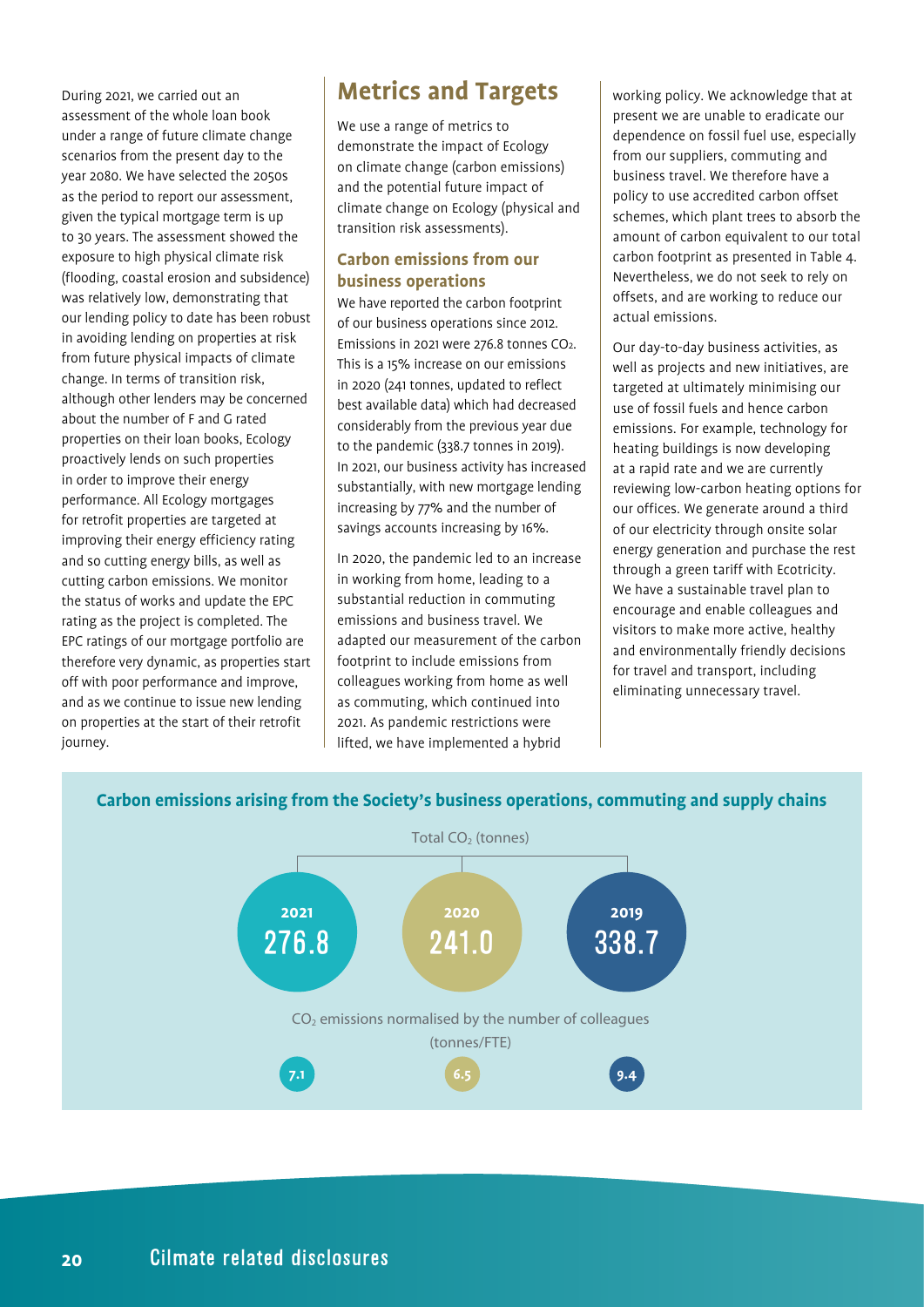#### **Table 4** Emissions arising from Ecology's business operations, commuting and supply chains in 2021

| Scope 1                                         | <b>Emissions (tCO2e)</b> |
|-------------------------------------------------|--------------------------|
| Gas use at Ecology offices [Note 1]             | 6.9                      |
| Scope 2 (net)                                   |                          |
| Electricity use at Ecology offices [Note 2]     | 0                        |
| Scope 3 [Note 3]                                |                          |
| Business services (e.g. information technology) | 160.9                    |
| Depreciation, maintenance and other utilities   | 44.7                     |
| Office consumables                              | 12.1                     |
| Gas and electricity (scope 3)                   | 2.4                      |
| Food and catering                               | 1.2                      |
| Business travel and accommodation               | 7.2                      |
| Commuting                                       | 31.0                     |
| Homeworking emissions                           | 10.4                     |
| <b>Total</b>                                    | 276.8                    |

*Note 1: Technology for heating buildings is now developing at a rapid rate. We are currently reviewing low-carbon heating options for our offices.*

*Note 2: Solar PV and solar thermal technology on our Silsden office generates around 30% of our annual electricity use. We purchase the rest on a green tariff from Ecotricity.*

*Note 3: Scope 3 (excluding lending) is a large category covering business travel, commuting, working from home and purchased goods and services as well as the upstream emissions to produce them. The emissions associated with our lending are assessed in the next section.*

#### **Carbon emissions from our mortgage lending**

In 2021, we were the first building society to report our carbon accounts, which show the financed emissions arising from our mortgage lending. Previously, we had reported the average energy efficiency rating from the EPCs for properties in our portfolio. We use the new Global Greenhouse Gas Accounting and Reporting Standard for the Finance Industry (the PCAF Global Standard) developed by PCAF. Ecology became one of the first members of the PCAF UK Group when it formed in October 2020 and during 2021 co-chaired the group's Residential Lending Working Group to share and improve best practice on measuring and reporting carbon

emissions from residential property, culminating in a report launched during COP26.

The PCAF Global Standard states that emissions arising from all energy use consumed by the buildings occupants should be reported.

There are two elements to carbon emissions from a residential property:

**n** Regulated emissions from fossil fuels used to provide energy for space and water heating, and lighting (taken from the EPC, where available)

 $\blacksquare$  Unregulated emissions from fossil fuels used to provide energy for other uses, such as appliances and chargers While combining regulated and unregulated emissions gives a complete picture of the emissions, some UK financial institutions have chosen to report only financed regulated emissions, as they are directly influenced by the mortgaged aspects, i.e. the fabric, heating technology and lighting of the property. We have reported both:

■ Financed total emissions (regulated and unregulated) in line with the PCAF Global Standard

**n** Financed regulated emissions for consistency with our peers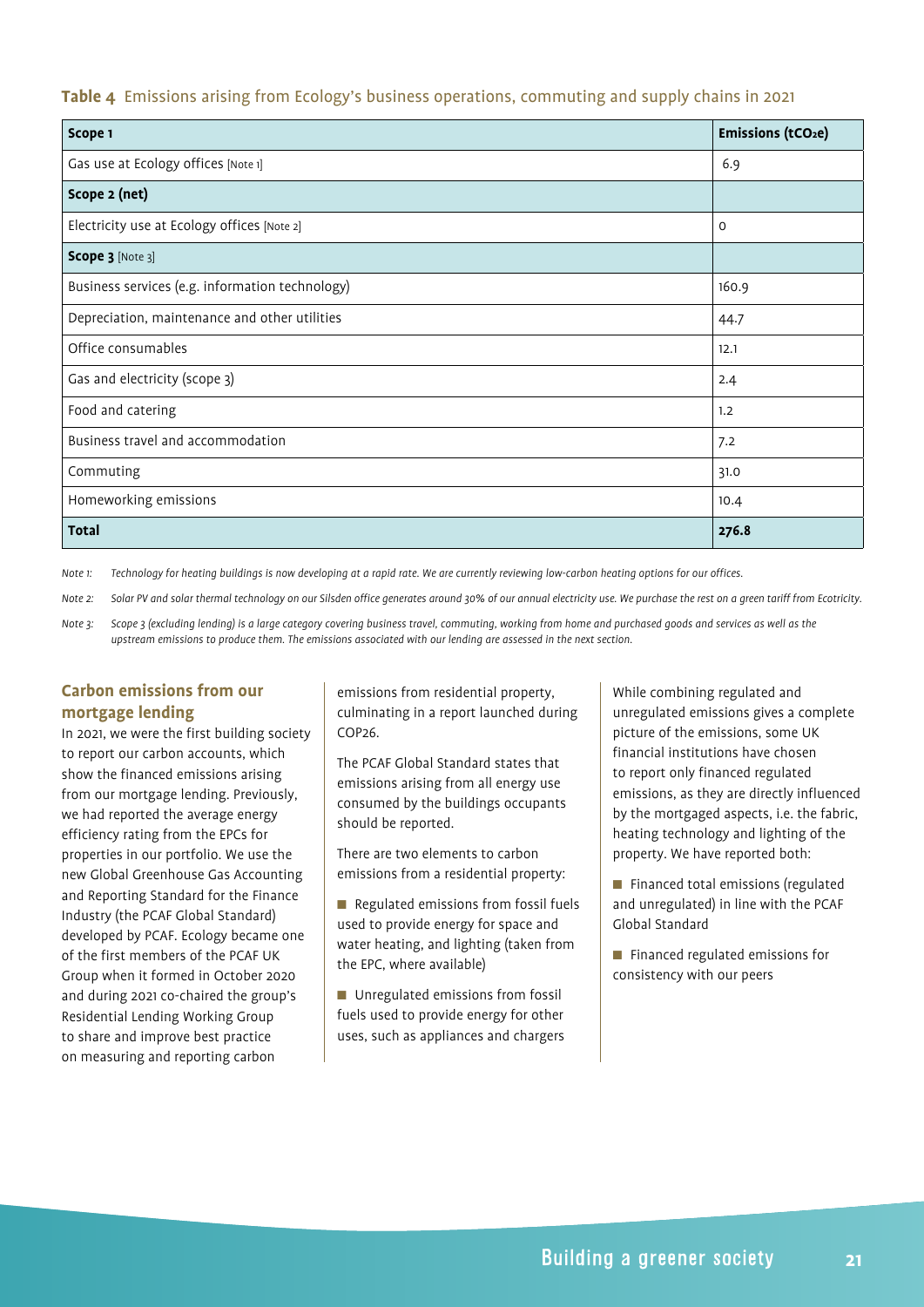#### **Table 5** Financed emissions for our mortgage portfolio at the end of 2021

|                                                                                                                                                                                                                                                                                                                                                                                                                                             | Table 5 Scope 3 - Mortgages: Financed emissions                                                                                                                                                                                                                                                                             |                                      |                                                                       |                                                                                                                                                                         |                                                                                                                |                                                                                                       |  |
|---------------------------------------------------------------------------------------------------------------------------------------------------------------------------------------------------------------------------------------------------------------------------------------------------------------------------------------------------------------------------------------------------------------------------------------------|-----------------------------------------------------------------------------------------------------------------------------------------------------------------------------------------------------------------------------------------------------------------------------------------------------------------------------|--------------------------------------|-----------------------------------------------------------------------|-------------------------------------------------------------------------------------------------------------------------------------------------------------------------|----------------------------------------------------------------------------------------------------------------|-------------------------------------------------------------------------------------------------------|--|
|                                                                                                                                                                                                                                                                                                                                                                                                                                             |                                                                                                                                                                                                                                                                                                                             |                                      |                                                                       | Emissions from properties with an EPC (47% of Ecology mortgages)                                                                                                        |                                                                                                                |                                                                                                       |  |
|                                                                                                                                                                                                                                                                                                                                                                                                                                             |                                                                                                                                                                                                                                                                                                                             |                                      |                                                                       | Emission data quality score 3, based on PCAF Global Standard [Note 1]                                                                                                   |                                                                                                                |                                                                                                       |  |
|                                                                                                                                                                                                                                                                                                                                                                                                                                             |                                                                                                                                                                                                                                                                                                                             | Outstanding<br><b>Balance (£000)</b> | <b>Financed</b><br>regulated CO <sub>2</sub><br>emissions<br>(tonnes) | <b>Financed total</b><br>$CO2$ emissions<br>(tonnes)                                                                                                                    | <b>Financed</b><br>emission<br>intensity based<br>on regulated<br>emissions only<br>(kg CO <sub>2</sub> /£000) | <b>Financed</b><br>emission<br>intensity<br>based on total<br>emissions<br>(kg CO <sub>2</sub> /£000) |  |
|                                                                                                                                                                                                                                                                                                                                                                                                                                             |                                                                                                                                                                                                                                                                                                                             |                                      | [Notes 2,4]                                                           | [Notes 3,4]                                                                                                                                                             | [Note 5]                                                                                                       | [Note 6]                                                                                              |  |
|                                                                                                                                                                                                                                                                                                                                                                                                                                             | Self, custom and new build<br>(where construction is complete)                                                                                                                                                                                                                                                              | 56,444                               | 375                                                                   | 510                                                                                                                                                                     | 6.6                                                                                                            | 9.0                                                                                                   |  |
| Renovations and conversion<br>(includes all properties where<br>works are complete or ongoing<br>[Note 7]                                                                                                                                                                                                                                                                                                                                   |                                                                                                                                                                                                                                                                                                                             | 34,385                               | 749                                                                   | 824                                                                                                                                                                     | 21.8                                                                                                           | 24.0                                                                                                  |  |
| Sub total                                                                                                                                                                                                                                                                                                                                                                                                                                   |                                                                                                                                                                                                                                                                                                                             | 90,829                               | 1,124                                                                 | 1,334                                                                                                                                                                   | 12.4 (weighted)                                                                                                | 14.7 (weighted)                                                                                       |  |
|                                                                                                                                                                                                                                                                                                                                                                                                                                             |                                                                                                                                                                                                                                                                                                                             |                                      |                                                                       |                                                                                                                                                                         |                                                                                                                |                                                                                                       |  |
|                                                                                                                                                                                                                                                                                                                                                                                                                                             |                                                                                                                                                                                                                                                                                                                             |                                      |                                                                       | Emissions from properties that are completed but do not have an EPC (24% of Ecology mortgages)<br>Emission data quality score 5, based on PCAF Global Standard [Note 8] |                                                                                                                |                                                                                                       |  |
| Sub total, all types                                                                                                                                                                                                                                                                                                                                                                                                                        |                                                                                                                                                                                                                                                                                                                             | 41,840                               | 439                                                                   | 541                                                                                                                                                                     |                                                                                                                |                                                                                                       |  |
| Emissions from all new properties where construction works are complete, and all renovation and conversion properties where works<br>are complete or ongoing (76% of Ecology mortgages). Weighted emission data quality score 4.4, based on PCAF Global Standard                                                                                                                                                                            |                                                                                                                                                                                                                                                                                                                             |                                      |                                                                       |                                                                                                                                                                         |                                                                                                                |                                                                                                       |  |
| Total                                                                                                                                                                                                                                                                                                                                                                                                                                       |                                                                                                                                                                                                                                                                                                                             | 132,669                              | 1,563                                                                 | 1,875                                                                                                                                                                   |                                                                                                                |                                                                                                       |  |
| The PCAF Global Standard gives guidance on defining data quality with a score of 1 assigned to highest quality data where emissions are based on actual fuel<br>Note 1:<br>consumption through to score 5 for lower quality data where emissions are estimated. We rate carbon emissions from EPCs as data quality score 3, as they are<br>estimated using the SAP model based on details about the property's form, fabric and technology. |                                                                                                                                                                                                                                                                                                                             |                                      |                                                                       |                                                                                                                                                                         |                                                                                                                |                                                                                                       |  |
| Note 2:                                                                                                                                                                                                                                                                                                                                                                                                                                     | Requlated emissions (for space and water heating and lighting) come from the EPC for each property where it is available. A recognised limitation of EPCs is that<br>the carbon emissions are not automatically updated to reflect the changing carbon intensity of the grid. We are working on how to address this.        |                                      |                                                                       |                                                                                                                                                                         |                                                                                                                |                                                                                                       |  |
| Note 3:                                                                                                                                                                                                                                                                                                                                                                                                                                     | For total emissions, emissions for each property include the regulated emissions from the EPC and an estimate of emissions from other (unregulated) energy<br>use. Property-specific information on unregulated energy use is not available, therefore we applied an average to all properties, calculated from the typical |                                      |                                                                       |                                                                                                                                                                         |                                                                                                                |                                                                                                       |  |

- *consumption value from Ofgem and the Government's most recent greenhouse gas conversion factors. Unregulated energy changes each year, partly due to occupant behaviour (for example the move to electric cars will result in more charging at the property) and partly due to the carbon intensity of the national electricity supply, which is gradually decreasing.*
- *Note 4: Financed emissions are calculated by multiplying the property emissions by the ratio of loan to value. The PCAF Global Standard recommends using the valuation at origination. However, the majority of Ecology mortgages involve the release of funds as the property is built or renovated and its valuation increases, in which case the loan to value ratio for each property was calculated based on the latest physical valuation, rather than the valuation at origination.*
- *Note 5: Financed emission intensity based on regulated energy is a measure of carbon emissions from annual regulated energy use at all properties with an EPC, per thousand pounds of lending.*
- *Note 6:* Financed emission intensity based on total (regulated and unregulated) energy is a measure of carbon emissions from total energy use at all properties with an *EPC, per thousand pounds of lending.*
- *Note 7: Where a property is still undergoing works (renovation or conversion) or where works are complete but a new EPC assessment has not yet been carried out, the carbon emissions are taken from the pre-works EPC.*
- *Note 8: A proportion of properties do not have an EPC, either because their purchase pre-dates the requirement for one or because an EPC assessment has not yet been carried out since works have been completed. We have used known EPC data to estimate emissions for properties where works are complete but their EPC is not yet available.*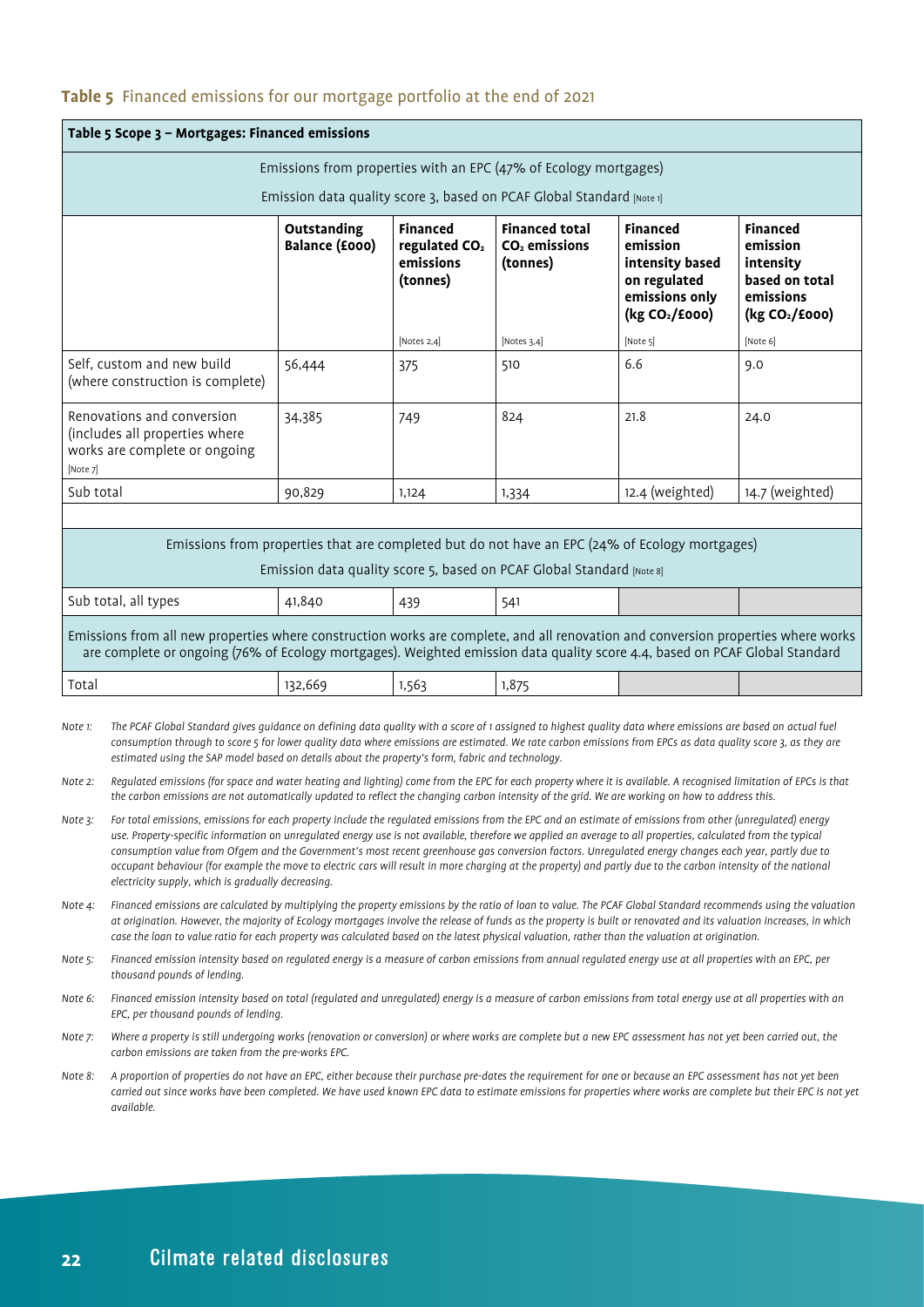

The spread of ratings reflects the fact that Ecology mortgages enable renovation of some properties that start off in a deteriorated or derelict condition. At any given time, our portfolio is made of up properties that have been built or renovated to a good standard and properties with ratings in the lower EPC bands where Ecology is supporting their improvement through our renovation lending. When renovation works are completed, these properties will achieve a higher energy efficiency rating. We are currently working to identify methods to measure the improvement in terms of carbon emissions that have been avoided as a result of renovation.



In 2021, for properties where there is an EPC available, 61% of Ecology properties achieved an energy efficiency rating of A or B but only contributed 29% of the carbon emissions. At the lower end, 16% of Ecology properties are rated E, F or G but contribute 51% of the carbon emissions. This demonstrates the significant difference in carbon emissions between properties with higher and lower energy efficiency ratings, which underpins our commitment to target our renovation lending at improving poorer performing properties.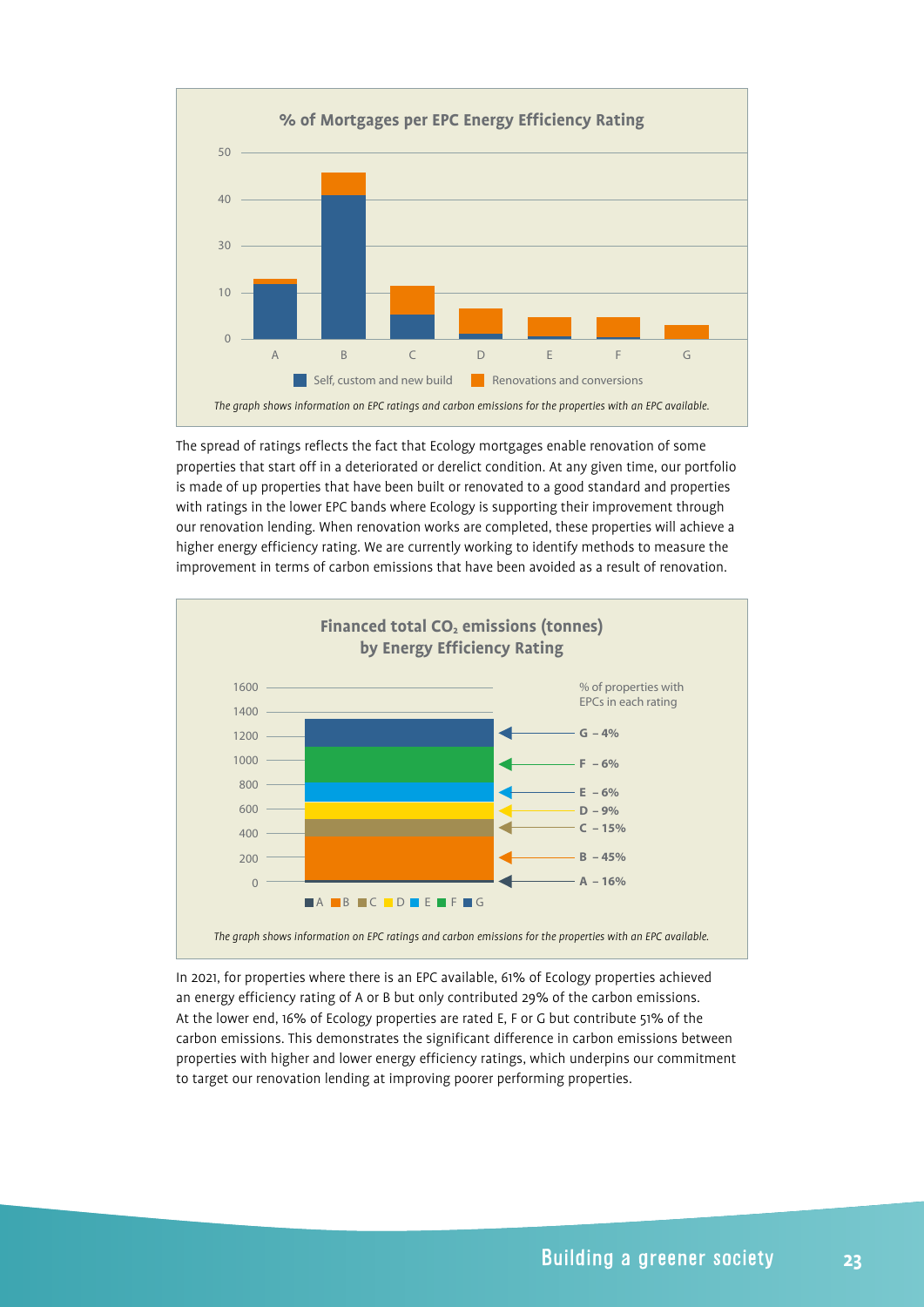Based on all the EPCs currently available for properties in our mortgage portfolio, the average SAP score was 75, equivalent to an energy efficiency rating of C. SAP points are calculated in the Standard Assessment Procedure model to work out a property's energy efficiency.

Properties that are undergoing renovation and conversion generally achieve a lower energy rating (and higher emissions) after completion of the works than a new build property, reflecting the challenges in retrofitting an existing property compared with building in energy performance from the outset.

We have recalculated the emissions for 2020 using our latest refined methodology and updated information on the unregulated emissions in 2020. In 2020, financed total emissions were 1899 tonnes and financed regulated emissions were 1603 tonnes. Between 2021 and 2020, our financed regulated emissions decreased by 3% (2021: 1563 tonnes; 2020: 1603 tonnes). This was despite an increase in the number of mortgaged properties in our portfolio. Measuring the financed emissions intensity in  $kgCO<sub>2</sub>$  per £1000 of lending, permits a comparison by normalising for the amount of lending in a given year. In 2020, the financed regulated emission intensity was 14.7  $kgCO<sub>2</sub>/E000$  and in 2021 this decreased to  $12.4 \text{ kgCO}_2/\text{E000}$ .

The financed emissions and spread of energy ratings across our mortgage book is dynamic, reflecting the balance of new and existing properties and the transition of poorly performing properties undergoing retrofit to reduce their emissions. We seek to continue to increase our lending on renovation and conversion, which is predicated on environmental improvements being made to the property.

**Financed regulated emission intensity in 2020 14.7 kg CO2 / £000**

**Financed regulated emission intensity in 2021 12.4 kg CO2 / £000**

#### **Physical carbon intensity**

We have calculated the physical carbon intensity of the properties in our mortgage portfolio, in terms of carbon emissions per square metre of floor area, where the floor area is taken from the EPC. The average physical carbon intensity based on regulated emissions across all mortgaged properties was 23.6 kgCO<sub>2</sub>/m<sup>2</sup> compared with 25.3 kgCO<sub>2</sub>/m<sup>2</sup> in 2020.

#### **Transition risk assessment**

As well as emitting high amounts of carbon dioxide, properties that have poor levels of insulation are at greater risk of higher fuel bills when energy prices increase. Properties that have an energy efficiency rating in the lowest bands (F or G) would be considered at greater transition risk than higher rated properties. Although we have a number of properties that begin with an F or G rating, the nature of our mortgage lending is targeted at improving the energy efficiency rating of these properties, and so mitigating the risk of higher fuel bills.

#### **Physical risk assessment**

We have used market-leading consultants in climate risk to assess the exposure of our mortgage book at the end of 2021 to the physical risks of flooding, subsidence and coastal erosion. Although we are hopeful that the Paris Climate Agreement will succeed in limiting global temperature rise, we cannot rule out future climate disruption. Therefore, we have selected the more pessimistic RCP6.0 scenario for our assessment, rather than the more optimistic Paris-aligned scenario RCP2.6. For subsidence risk, the climate risk model currently only covers RCP8.5 – the worst case scenario. Physical risks take time to materialise and get worse over time. We have chosen to report on the results for the 2050s, given the typical mortgage term is up to 30 years. Our assessment will evolve over time to take account of property-specific and local adaptation mitigation.

#### **Flooding**

Under the medium emission scenario (RCP6.0), in the 2050s, taking account of current and planned flood defences, 9.1% of Ecology mortgaged properties in the UK may be at high risk of flooding (impacted by one in 30 year flood events or by less frequent but more severe flood events, such as one in 75 years). From this assessment, we conclude exposure of Ecology's mortgage portfolio to future flood risk is low.

#### **Coastal erosion**

Under the medium emission scenario (RCP6.0), taking into account planned shoreline management plans, we assessed the potential for coastal erosion to affect Ecology mortgaged properties in Great Britain. Zero properties in the analysis were at risk from coastal erosion in the 2050s. The climate model for coastal erosion does not yet include Northern Ireland. In 2021, 8% of Ecology's mortgaged properties were in Northern Ireland.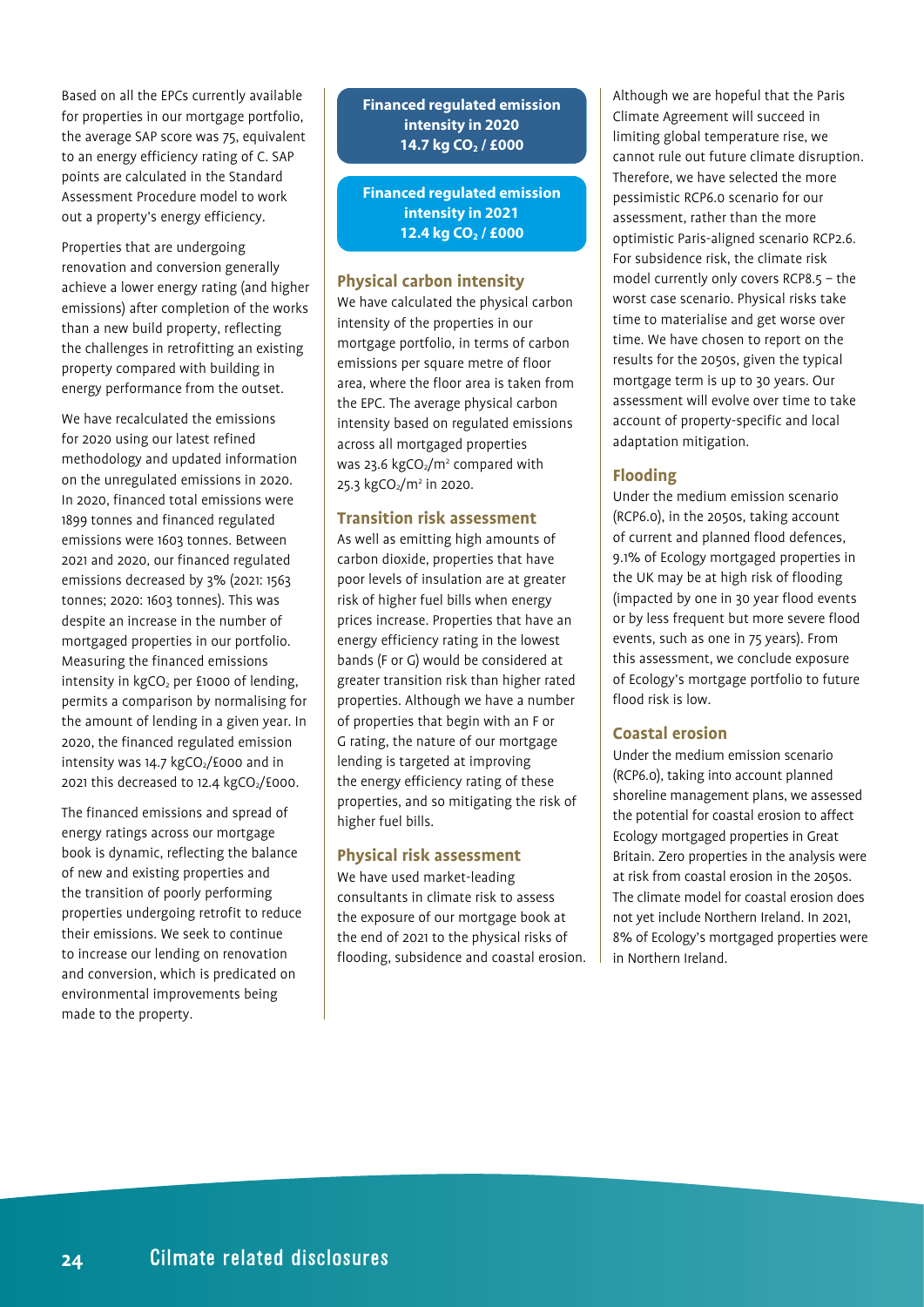#### **Subsidence**

Under the worst case, high emissions scenario (RCP8.5), in the 2050s, 4% of Ecology mortgaged properties in Great Britain could experience an increase of 10% or more in their subsidence risk. We do not yet have data to be able to assess subsidence risk for properties in Northern Ireland. Given RCP8.5 is a worst case scenario, we conclude the exposure of our mortgage book to future subsidence risk as a result of climate change is very low.

#### **Targets**

We have committed to achieve net zero by 2050 for our lending and by 2030 for our business operations. Building on *our 2030 strategy* published in November 2021, we are currently working on our net zero plan, which will include carbon emission intensity targets to achieve by 2030, as interim milestones on the journey to net zero by 2050.

### **Future work Strategy**

*Our 2030 Strategy* is focused on addressing climate change, both in terms of our impact on climate change and the impact of climate change on our members. We will continue to develop our products and services to ensure we help our current and future members to make their homes more energy efficient and to be resilient to the climate impacts that are already on the horizon. We are increasing our activity to facilitate the sharing of knowledge and impactful solutions between members and experts, on ecological construction, renovation, adapting homes to climate change, community projects, green energy and sustainable living. In line with our strategic priority to agitate for change, we will continue to advocate for policy and regulatory change to facilitate financing the transition to a low-carbon economy in a socially just and equitable way. We are also working collaboratively with national and international alliances of financial institutions to develop targets, standards and frameworks to embed sustainable development and net zero into the finance system.

#### **Governance**

We will continue to embed our approach to climate risk, particularly using the detailed assessments of physical climate risks under a range of scenarios to inform our lending policy and underwriting processes. We are developing future climate scenarios to ensure we adequately address climate risk in our capital and liquidity.

#### **Risk Management**

We are continuing to improve our assessment of physical and transition risks. We are working with our thirdparty consultants to extend the assessment of subsidence and coastal erosion risks to include Northern Ireland. We will continue to refine our risk appetite, moving from a more qualitative to quantitative approach.

We will build on current annual climate risk assessment towards more dynamic management information on climaterelated risks and work with suppliers and counterparties to ensure they are developing climate change resilience plans and their path to net zero.

#### **Metrics and Targets**

We will continue to co-chair PCAF UK, helping to improve the quality and availability of data to measure the emissions from residential property. As described above, we are currently working to establish the science-based targets that our mortgage lending should achieve by 2030. We will publish these interim targets during 2022 as part of our Net-Zero Banking Alliance commitment. We will work with our partners, including Passivhaus Trust and UK GBC, to ensure our target setting is informed by the best available information.

We are undertaking further work to develop how we assess physical climate risks, including engaging with research and innovation in data and modelling tools. We recognise that overheating is a future climate risk for properties in the UK; however there is a lack of widely available data for lenders to be able to assess it. We are working to assess new research in this area to inform potential models and metrics, so that lenders can start to assess this important risk.